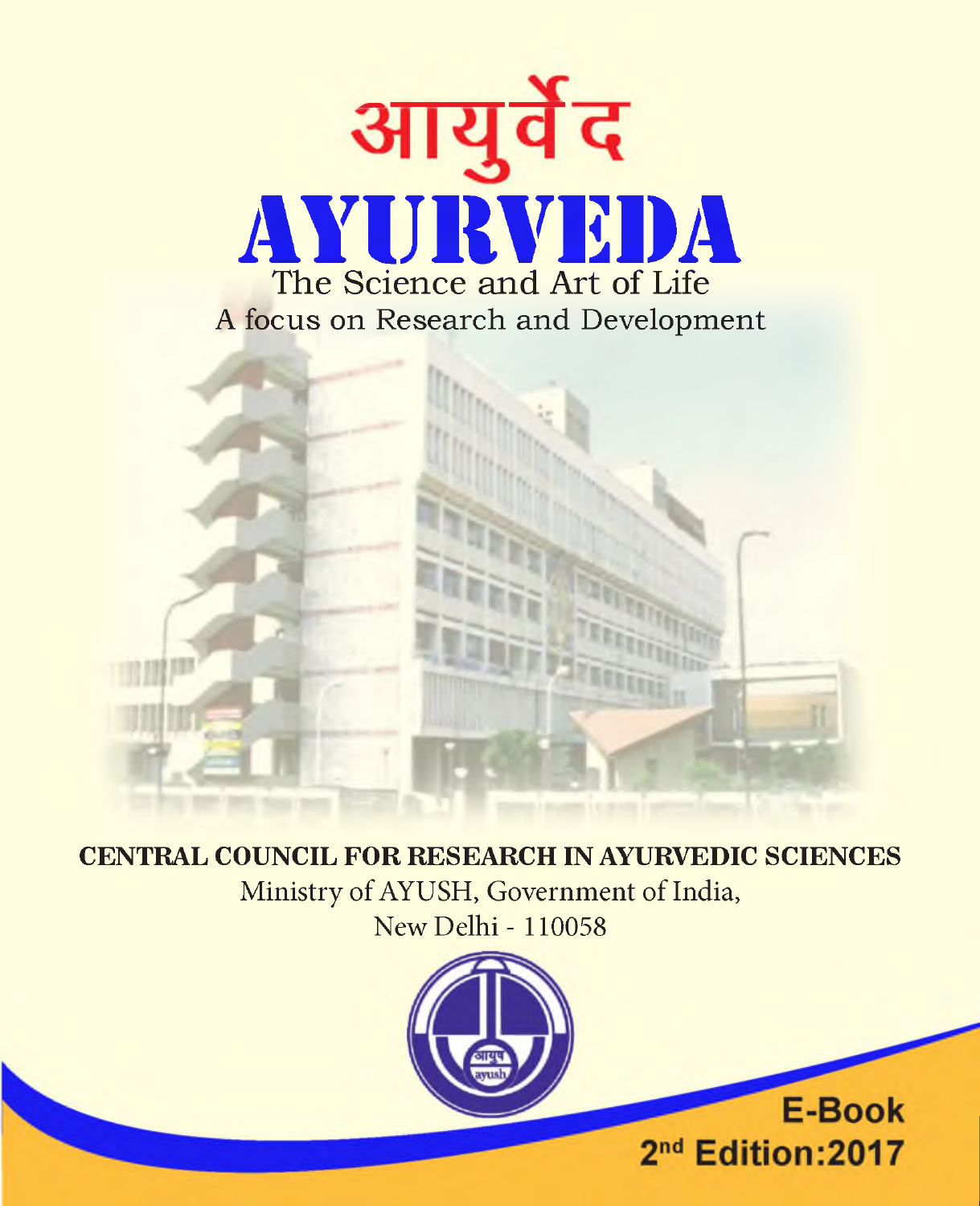

**Shri Shripad Yesso Naik, Hon'ble MoS, IC, Ministry of AYUSH** & President of Governing Body of CCRAS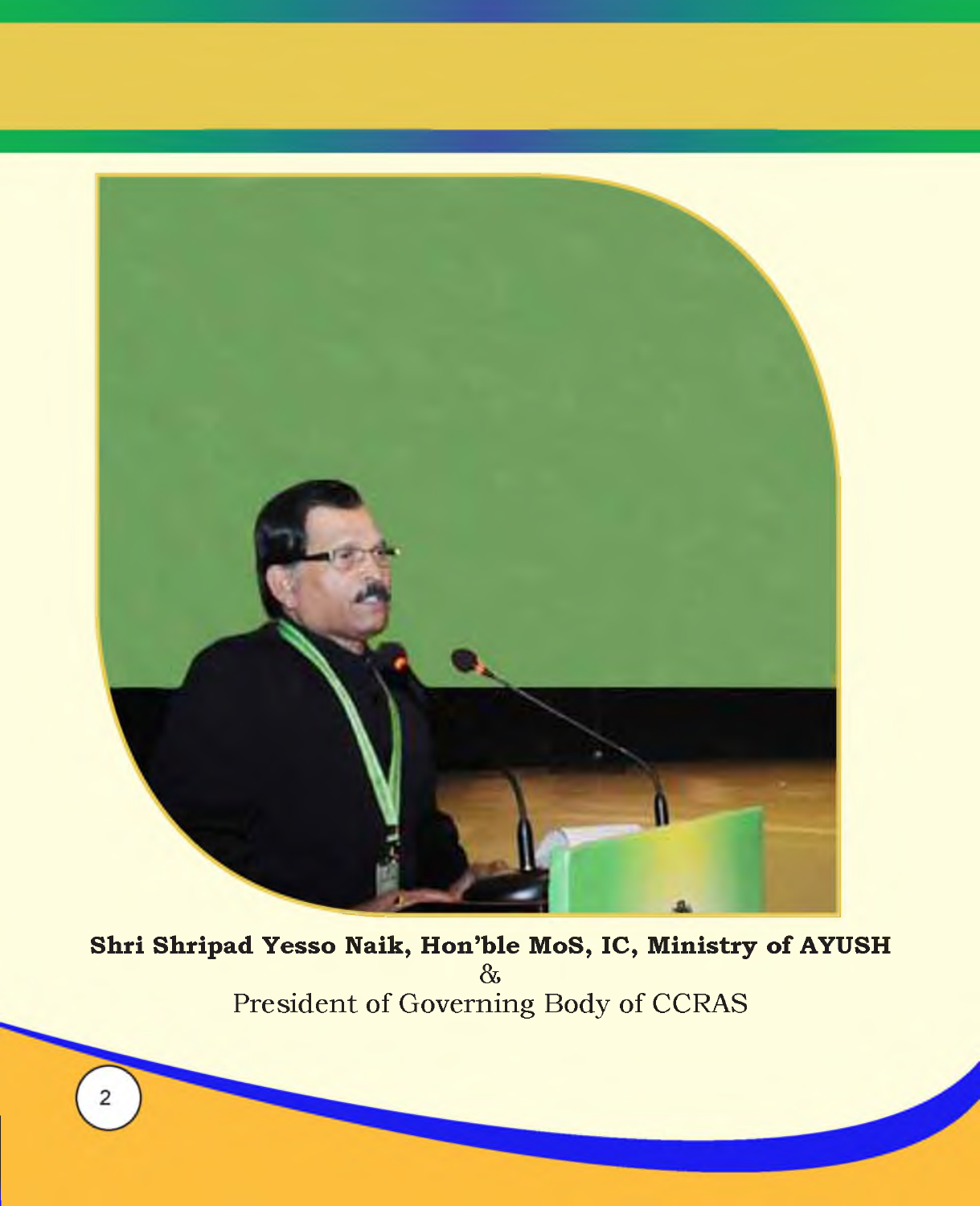

- The Central Council for Research in Ayurvedic Sciences (Formerly Central Council for Research in Ayurveda and Siddha established on 30th March, 1978 and reconstituted with present name on  $11<sup>th</sup>$  April, 2011) is an autonomous body under Ministry of AYUSH, Government of India.
- It is an apex organization for undertaking, coordinating, formulating, developing and promoting research in Ayurvedic sciences on scientific lines.
- Core Research activities comprise of Medicinal Plant Research (Medico-Ethno Botanical Survey, Pharmacognosy and invitro-propagation technique), Drug Standardization, Pharmacological Research, Clinical Research, Literary Research & Documentation and Tribal Health Care Research Programme.
- Research activities are carried out through its 30 peripheral Institutes located across the country and also in collaboration with various Universities, Hospitals and Institutes.

### **ViSION**

"To strive for excellence and global leadership in the field of Ayurveda by comprehensive Research for quality assured and cost effective products to prevent/ manage/ cure various diseases"..

### **MiSSION**

- 1. To develop CCRAS into a dynamic, vibrant, and model research organization for undertaking, coordinating, aiding, and promoting research in Ayurveda.
- 2. To bring-up modern scientific knowledge, technology to explore Ayurveda scientific treasure following prevalent scientific methods.
- 3. To attain global leadership in research for treatment and prevention of emerging important life style related disease and health requirement.

### **CORE OBIECTIVES**

- 1. Development of safe, effective products and therapies for diseases of National and Global importance.
- 2. Validation of Classical Ayurvedic formulations & therapies for generating tangible evidence on safety and extent of use.
- 3. Capacity building programmes on Research methodology and drug development.
- 4. R&D support for academic, research institutes and industry.
- 5. Create awareness and promote competitiveness, excellence and innovation among the researchers in the field of Ayurveda.
- Dissemination of research outcome through publications, research journals, websites etc. 6.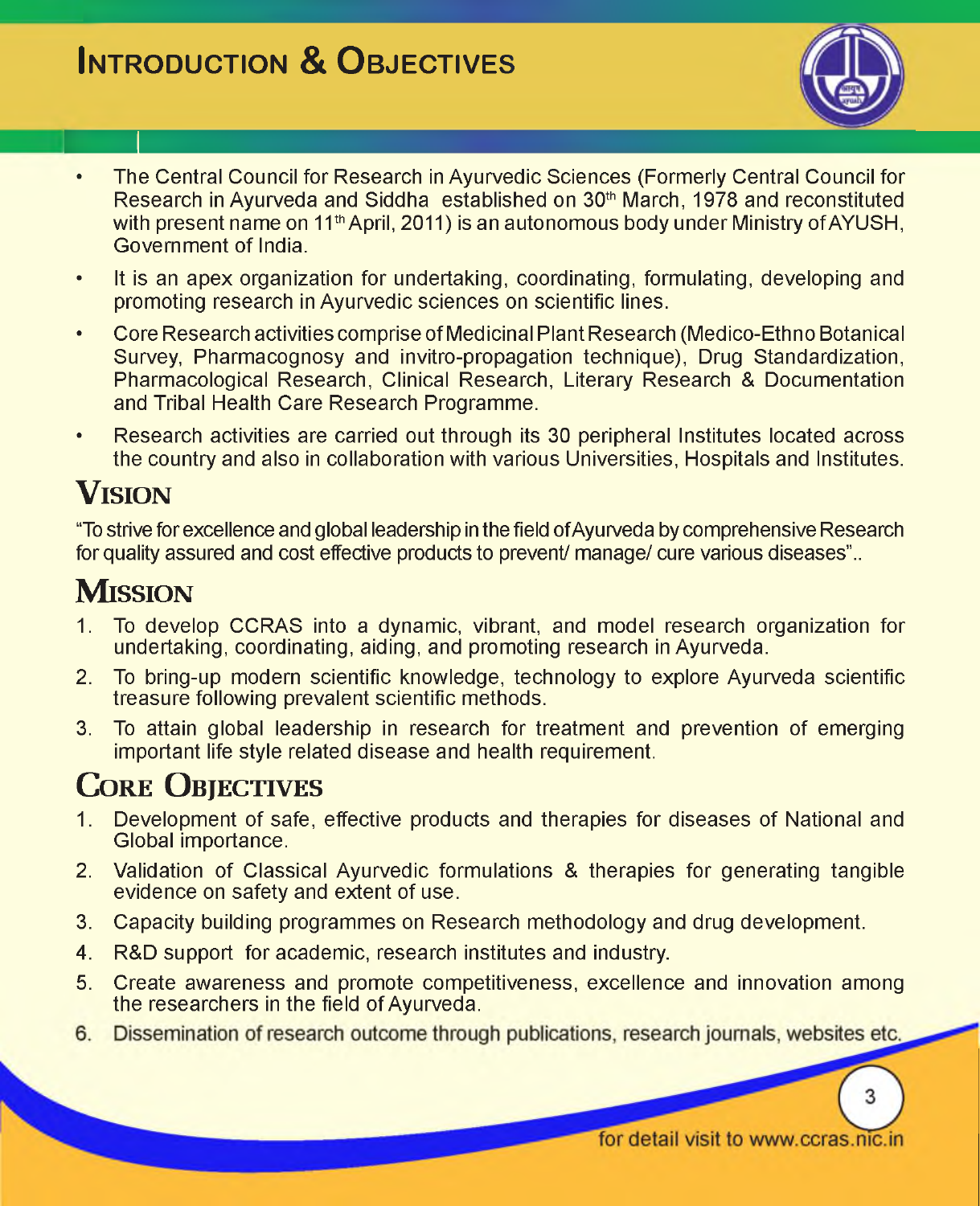### **C C R A S N etwork**

- 1. Ayurveda Research Institute for Cardiovascular Diseases, New Delhi
- 2. National Ayurveda Research Institute for Panchakarma, Cheruthuruthy
- 3. Central Ayurveda Research Institute for Hepatobiliary Disorders, Bhubaneswar
- Central Ayurveda Research Institute for Drug Development, Kolkata
- 5. Central Ayurveda Research Institute for Respiratory Disorders, Patiala
- 6. Raja Ramdeo Anandilal Podar Central Ayurveda Research Institute for Cancer, Mumbai
- 7. National Institute of Indian Medical Heritage, Hyderabad
- 8. Regional Ayurveda Research Institute for Eye Diseases, Lucknow
- 9. M.S. Regional Ayurveda Research Institute for Endocrine Disorders, Jaipur
- 10. Regional Ayurveda Research Institute for Drug Development, Gwalior
- 11. Regional Ayurveda Research Institute for Skin disorders, Vijayawada
- 12. Regional Ayurveda Research Institute for Mother and Child Health, Nagpur
- 13. Regional Ayurveda Research Institute for Metabolic Disorders, Bangalore
- 14. Regional Ayurveda Research Institute for Life style related Disorders, Thiruvananthapuram

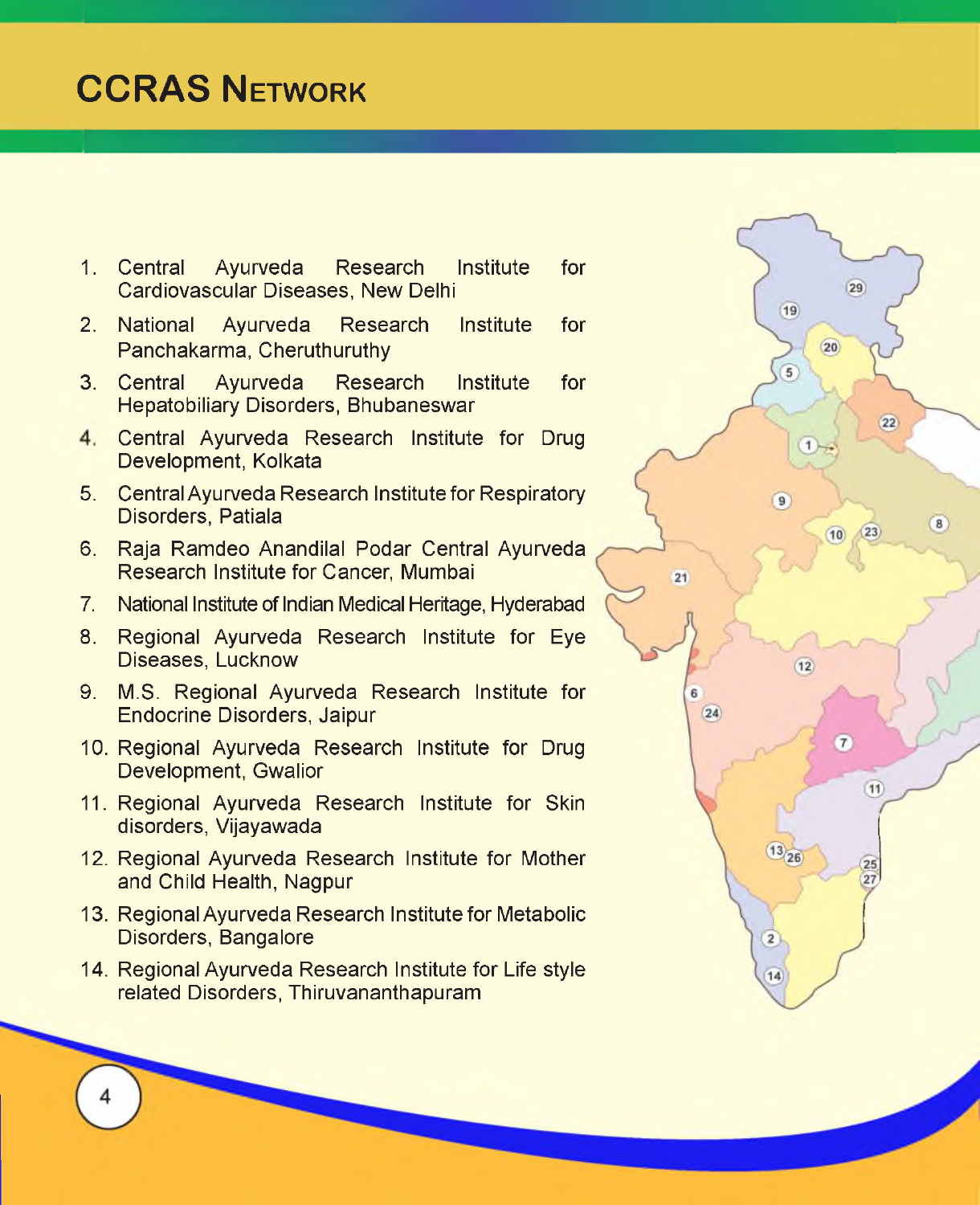# **C C R A S N etwork**





- 15. Regional Ayurveda Research Institute for Infectious Diseases, Patna
- 16. Research Ayurveda Regional Institute for Gastro-Intestinal Disorders, Guwahati
- 17. Regional Ayurveda Research Institute, Gangtok
- 18. Regional Ayurveda Research Institute, Itanagar
- 19. Regional Ayurveda Research Institute for Urinary Disorders, Jammu
- 20. Regional Ayurveda Research Institute for Nutritional Disorders, Mandi
- 21. Regional Ayurveda Research Institute for Skin Disorders, Ahmedabad
- 22. Regional Ayurveda Research Institute, Ranikhet
- 23. Regional Ayurveda Research Institute, Jhansi
- 24. Regional Ayurveda Institute for Fundamental Research, Pune
- 25. Captain Srinivasa Murthy Regional Ayurveda Drug Development Institute, Chennai
- 26. Advanced Center for Ayurveda in Mental Health & Neurosciences, Bangalore
- 27. Dr. Achanta Lakshmipati Research Centre for Ayurveda, Chennai
- 28. Regional Research Center of Ayurveda, Port Blair
- 29. National Research Institute for Sowa-Rigpa, Leh
- 30. Herbal Ayurveda Research Centre (HARC), Nagaland University, Lumami, Nagaland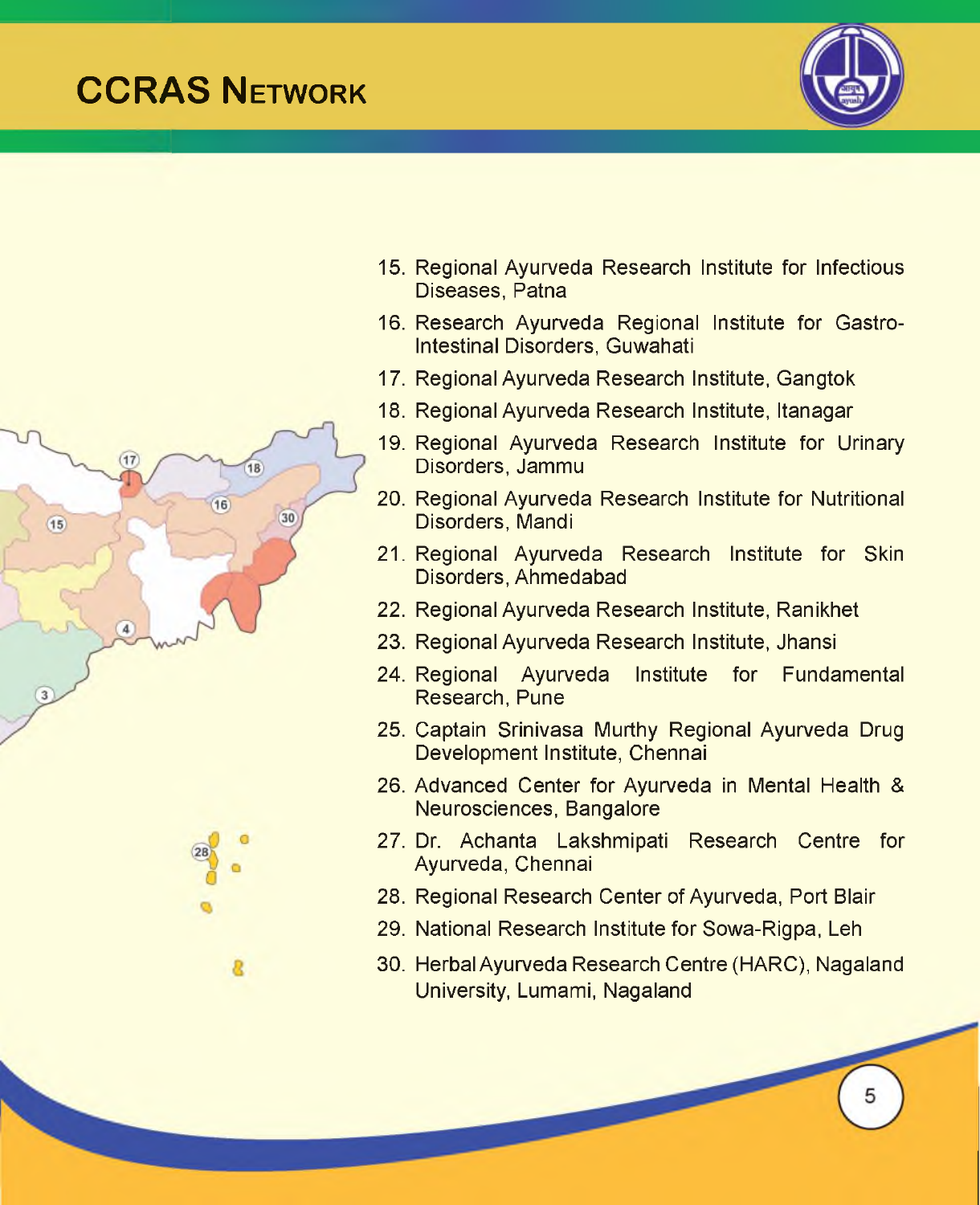### **ORIENTATION PROGRAMME FOR CCRAS SCIENTISTS**



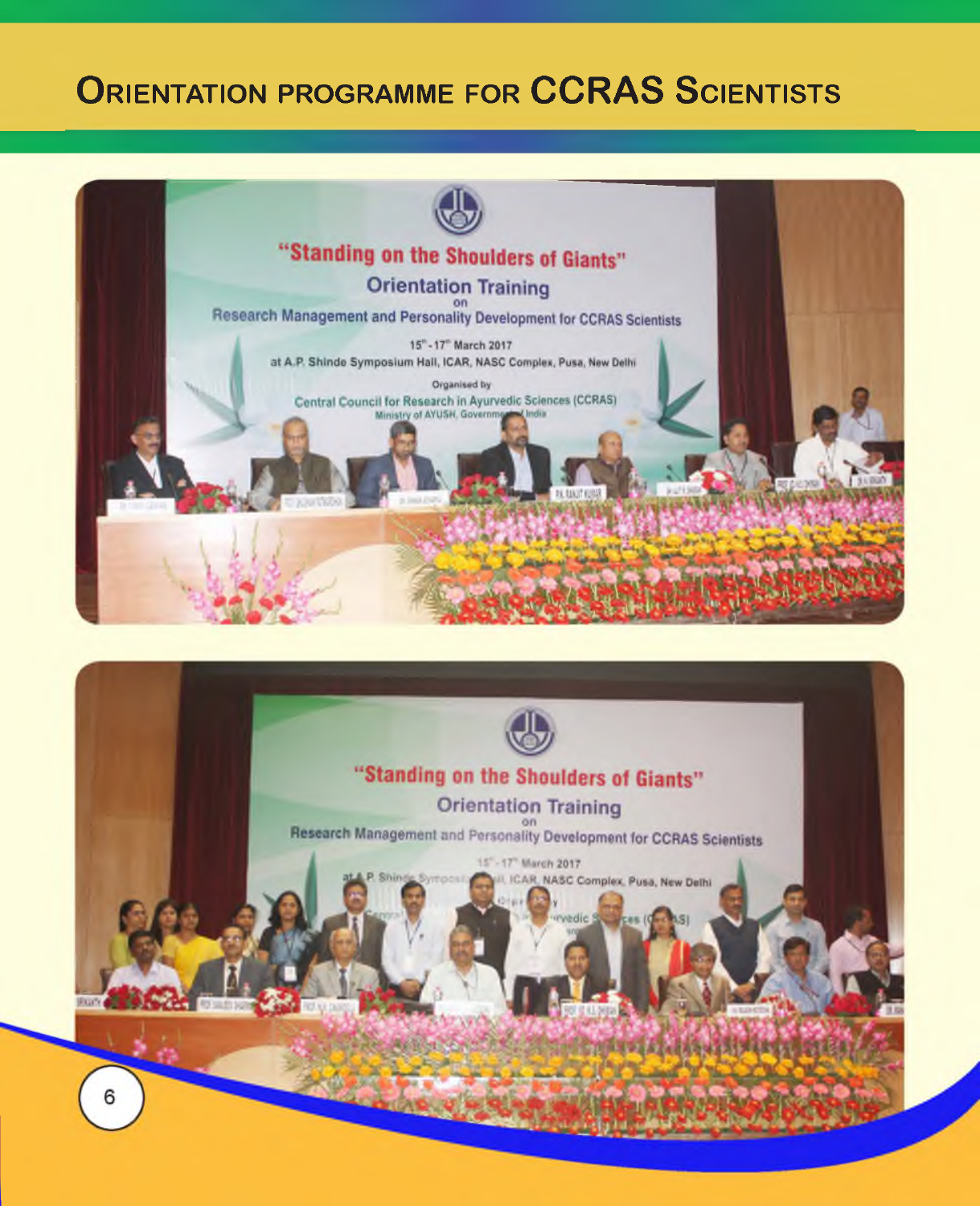## **R esearch A c tivities**



### **Core Areas of Research**

### **1. Medicinal Plant Research**

- Medico-Ethno Botanical Survey
- Pharmacognosy
- Cultivation

#### **2. Drug Development and Validation**

- i. Standardization and Quality control research
- ii. Pharmacological & Toxicological studies
- **3. Clinical Research**
- **4. Literary Research and Documentation**
- **5. Outreach Activities**
	- Intergration of AYUSH (Ayurveda) with **National Programme for Prevention and Control of Cancer, Diabetes, Cardiovascular diseases and Stroke (NPCDCS)**
	- Tribal Health Care Research Programme (THCRP)
	- Swasthya Rakshan Programme (SRP)
	- Ayurveda Mobile Health Care Programme under Scheduled Castes Sub Plan (SCSP)

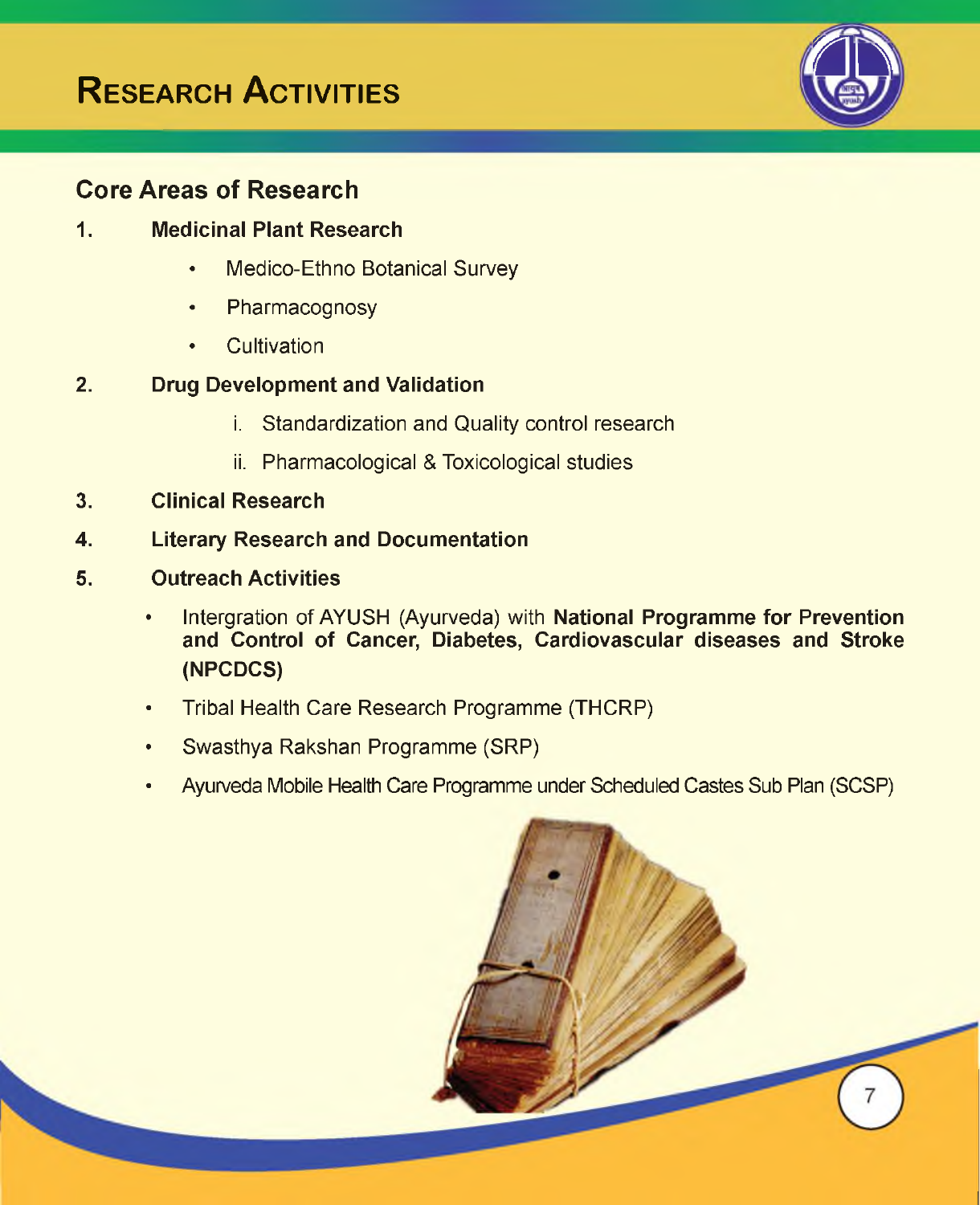ाननीय केन्द्रीय राज्य श्रीमती मानकेब स्वाय्य रन रजात

onal Ayurve

Inauguration of New Building at NARIP, Cheruthuruthy

一般的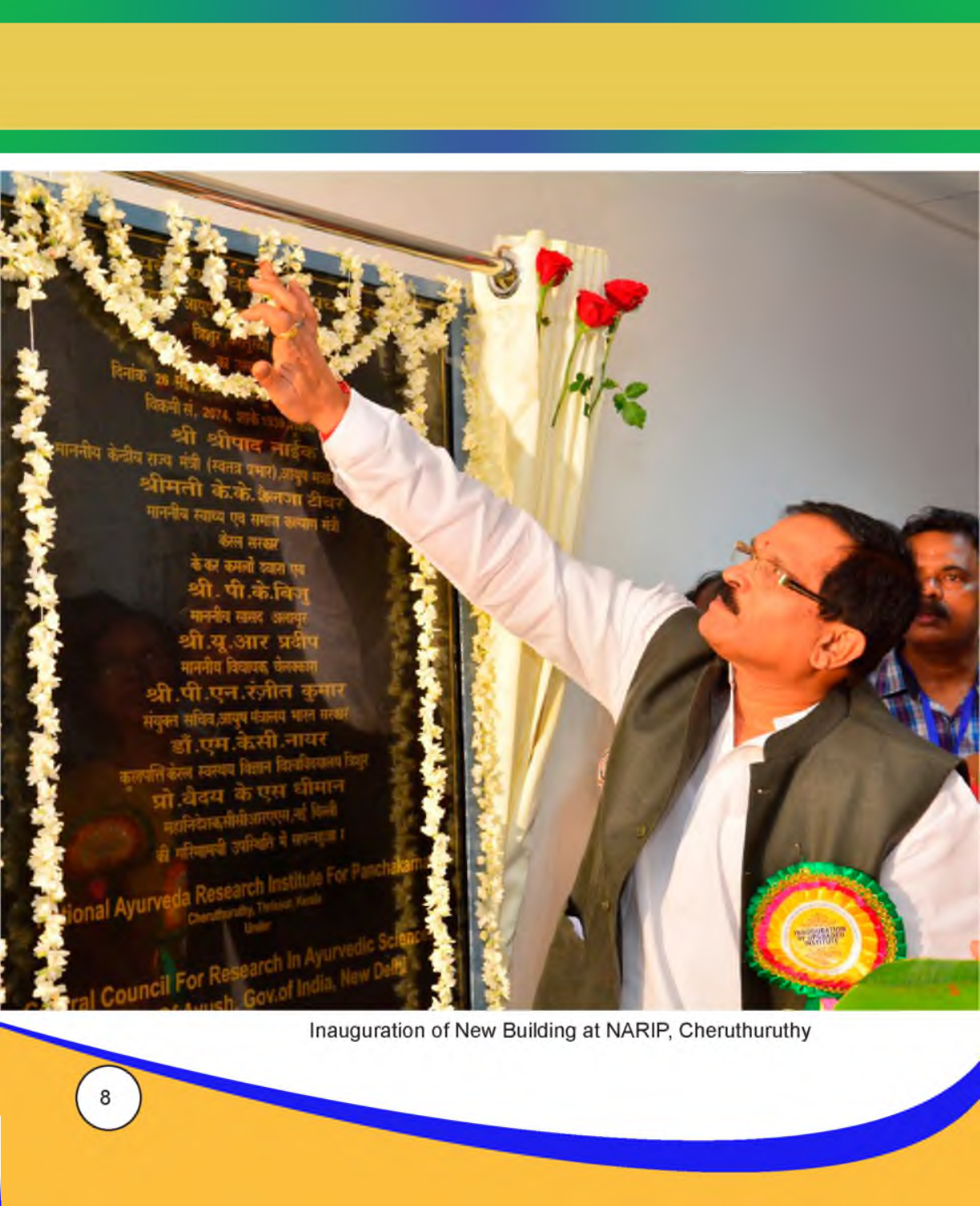# **GOOD GOVERNANCE**

^ ■



- R&D activities are planned through rigorous consultative process and are monitored periodically for the quality output.
- Mechanism is in place for Redressal of Grievances.
- RTI applications are dealt with on top priority basis.
- The Council abide by the regulations of its Bye-laws and other guidelines.
- Complaints Committee is in place for dealing with cases of sexual harassment of working women at work place at CCRAS Hqrs and peripheral Institutes.
- Notice Inviting Tender (NIT) is issued at three websites i) [www.ccras.nic.in,](http://www.ccras.nic.in) ii) www. tender.gov.in & iii) [www.procurement.gov.in](http://www.procurement.gov.in) and bids are opened before the bidder to maintain transparency.
- The annual accounts of all peripheral Institutes of the Council are periodically monitored.
- Implimentation of Public Financial Managment System (PFMS)
- Capacity building and awareness generation through seminars, workshops and meetings on good governance are done periodically.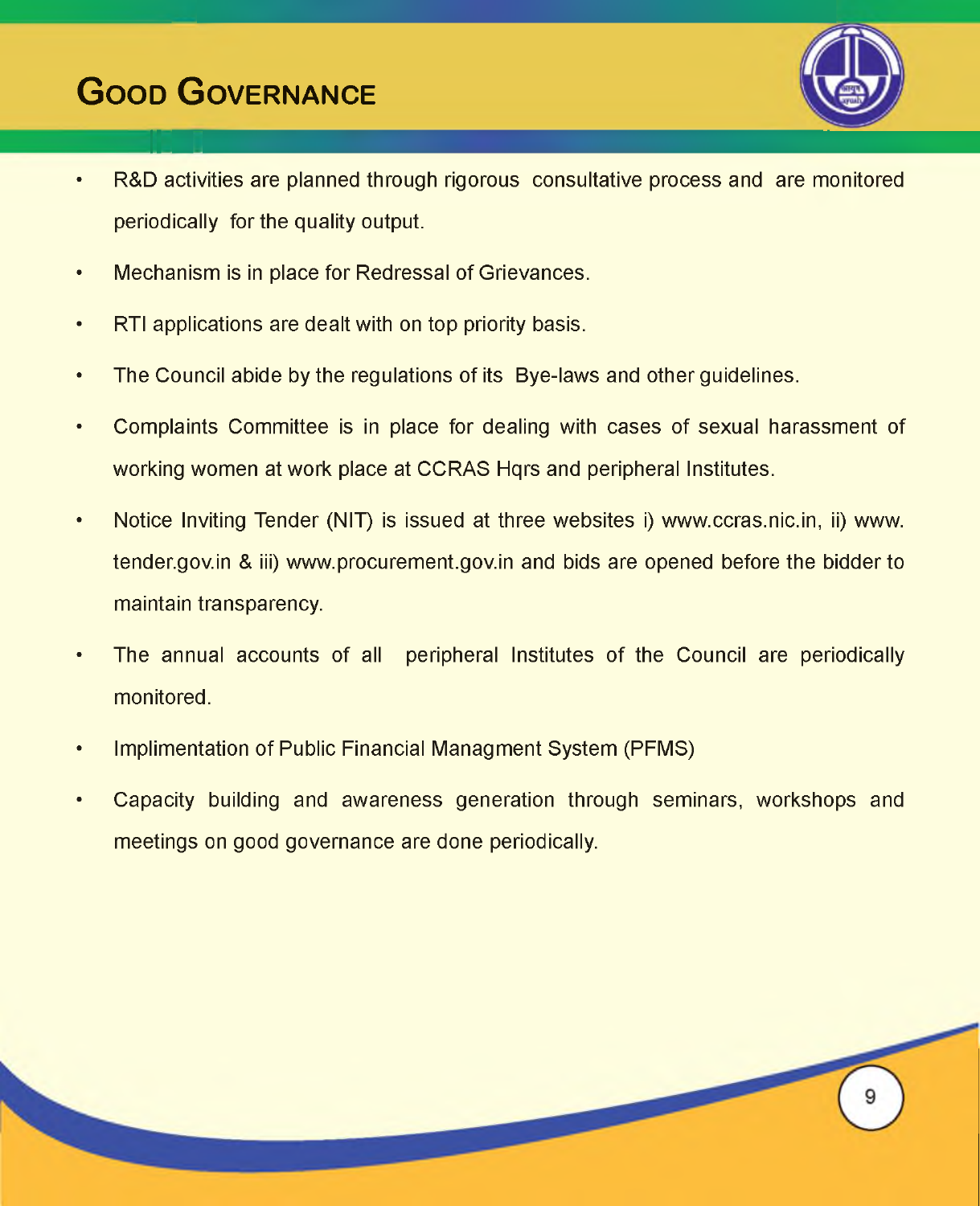

National Ayurveda Research Institute for Panchakarma, New Building at Cheruthuruthy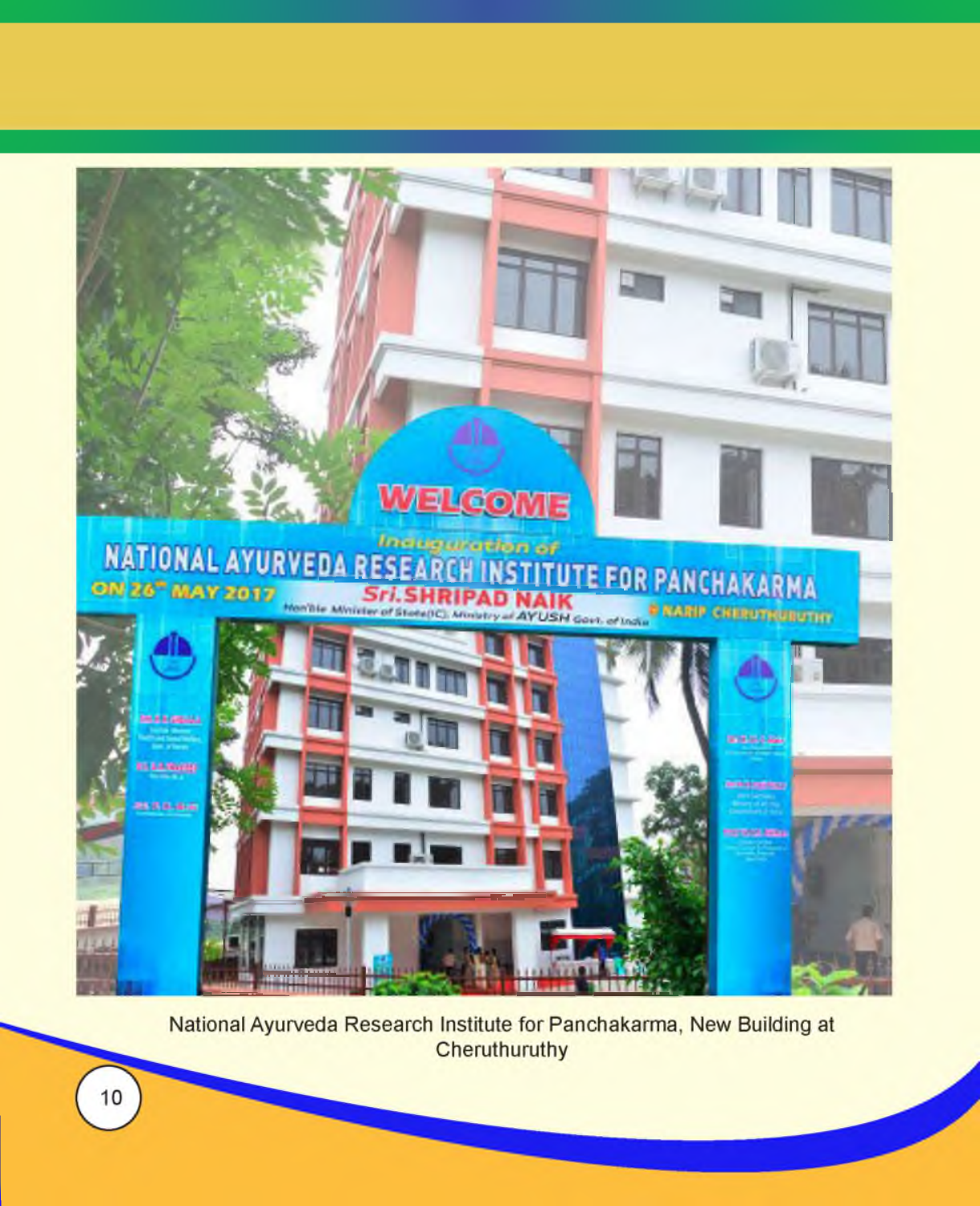

#### **Research and Development**

- 26 Intra Mural clinical research projects on Type-II Diabetes mellitus, Haemorrhoids, Bronchial Asthma, Chronic Bronchitis, Cognitive Deficit, Computer Vision Syndrome, Gout, Iron DeficiencyAnaemia, Irritable Bowel Syndrome, Psoriasis, Mental Retardation, Generalized Anxiety Disorder, Osteoarthritis, Osteopenia/Osteoporosis, Polycystic Ovarian Syndrome (PCOS), Rasayana and Rheumatoid Arthritis are completed.
- 15 clinical projects on Psoriasis, Essential Hypertension, Urolithiasis, Uterine Fibroids, Rheumatoid Arthritis, Type II Diabetes Mellitus, Hemorrhoids, Obesity, Osteoarthritis, Gout, Osteopenia/ Osteoporosis and Cervical Spondylosis are ongoing.
- 2 Collaborative Studies on Mental Retardation, Improving quality of life in Breast cancer are completed and development of Ksharasutra, development and validation of Prakriti **are compress** and development Ennomalisation, according to the religion of Franch<br>questionnaire, C1 Oil for wound healing and Ayush Rasayana A&B in Geriatric Health
- are in progress.<br>**68 Medico-ethno botanical survey tours conducted**, 8544 herbarium specimen & 156 crude drugs were added and 529 folk claims are documented
- Novel chromatographic & spectroscopic methods fo**r 3 Ph**armacopoeial drugs are completed.
- Safety / toxicity and Pharmacological activities of 3 Ayurvedic drugs are completed.



**KEGIONAL RENARCH INSTITUTE (AN.) UNANIFE & BL PLNE** 

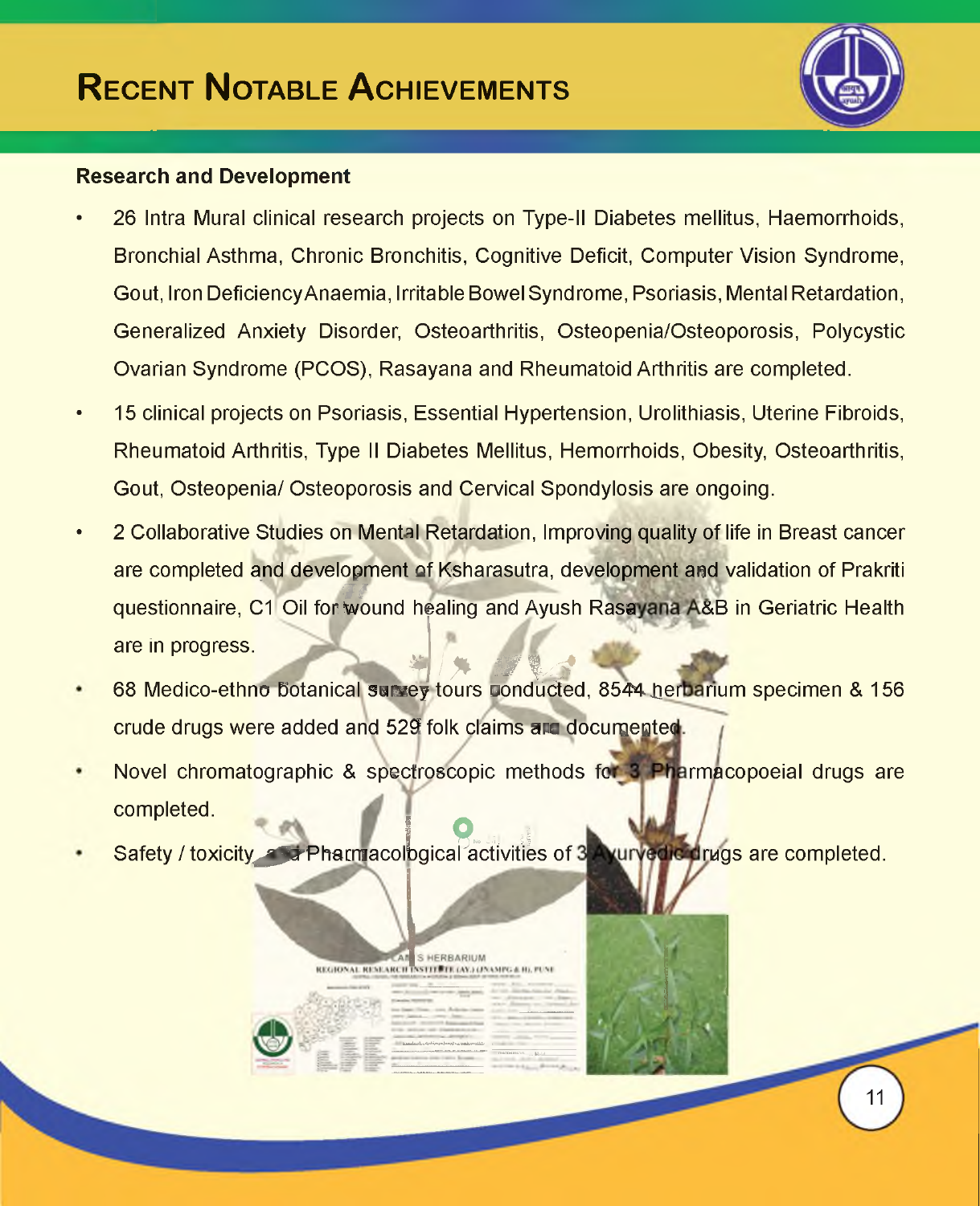

Hon ble Shri Shripad Yesso Naik. Minister of AYUSH, Govt. of India and Prof. Vaidya K.S. Dhiman, Director General CCRAS launching the XPCDCS AYUSH CLINIC at Mahatama Gandhi District Hospital, Bhilwara, Rajasthan



Prof.Vd.K.S.Dhiman, DG, CCRAS during the Training programme, Surendranagar, 11th Feb.2016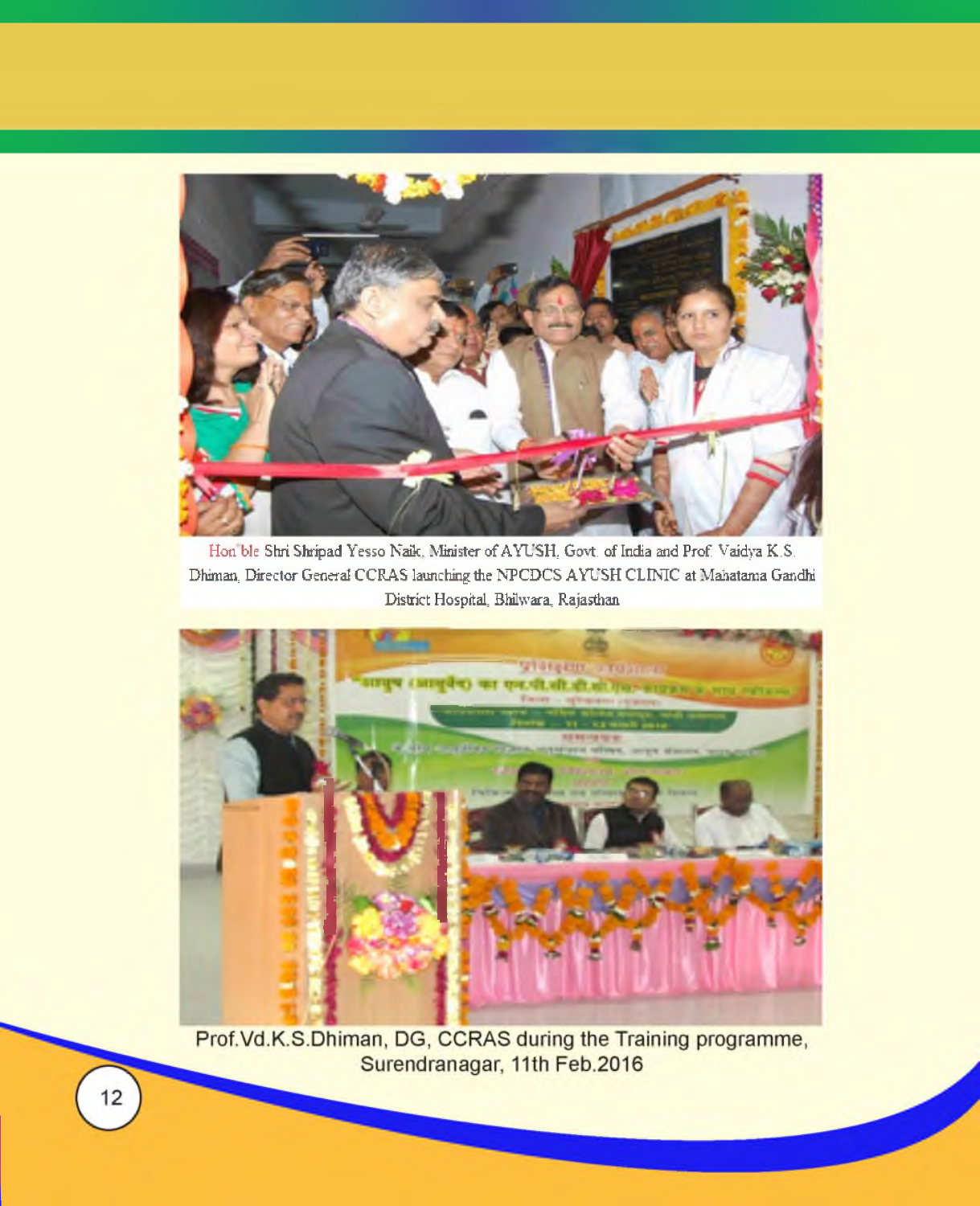

#### **Outreach Activities**

**• Integration of AYUSH (Ayurveda) with National Programme for Prevention and Control of Cancer, Diabetes, Cardiovascular diseases and Stroke (NPCDCS)**

The programme was initiated in January, 2016 and is ongoing in 3 identified Districts viz. Bhilwara (Rajasthan), Surendranagar (Gujarat), Gaya (Bihar) with the objective to lower the burden of Non communicable diseases. Till March, 2017, a total no. of 47,305 and 31,910 patients have been screened and enrolled respectively for the management of selected NCDs. 760 camps are being conducted and 77,565 patients / healthy persons attended Yoga classes.

**• Tribal Health Care Research Programme (THCRP) under Tribal Sub Plan** This programme was initiated with the aim to study the living conditions of tribal people, folk medicines and Local Health Traditions used by them, availability of medicinal plants in the area and for propagation of knowledge about hygiene, prevention of diseases, use of common medicinal plants in the area and to extend medical aid at their door steps and continued at 16 peripheral Institutes/Units in 15 States viz.. RARIDD Gwalior, RARIMCH Nagpur, RARIID Patna, RARIGID Guwahati, RRCA Port Blair, CARIHD Bhubaneswar, CARIDD Kolkata, RARIECD Jaipur, RARISD Vijayawada, RARIMD Bangalore, RARI Gangtok, RARIUD Jammu, RARIND Mandi, ALRCA Chennai, NRISR Leh and NIIMH, Hyderabad. The council has extended Health Care Services at **1734** Villages/Tribal pockets covering a population of 10,61,488 while medical aid and counseling was offered to 3,77,617 people. 927 folk claims/Local Health Traditions (LHTs) have been documented.

### **• Swasthya Rakshan Programme (SRP)**

The Programme was initiated during the month of November, 2015 at 21 institutes in 19 states across the country with the aim to make people aware about the importance of good health, for propagation of knowledge about hygiene, awareness about cleanliness of domestic surroundings and environment and to provide medical aid to the patients of selected colonies/villages. A total 203 villages/colonies covered through 4609 tours in 19 states and medical aid provided to 138272 patients.

### **• Ayurveda Mobile Health Care Programme under Scheduled Castes Sub Plan (SCSP)**

The programme was initiated during the month of November, 2015 at 20 institutes in 18 states across the country with the aim to study the living conditions of Scheduled Castes people, for propagation of knowledge about hygiene, prevention of diseases and to provide medical aid at their door steps. A total 308 villages/colonies covered through 3895 tours in18 states and medical aid provided to 140986 patients.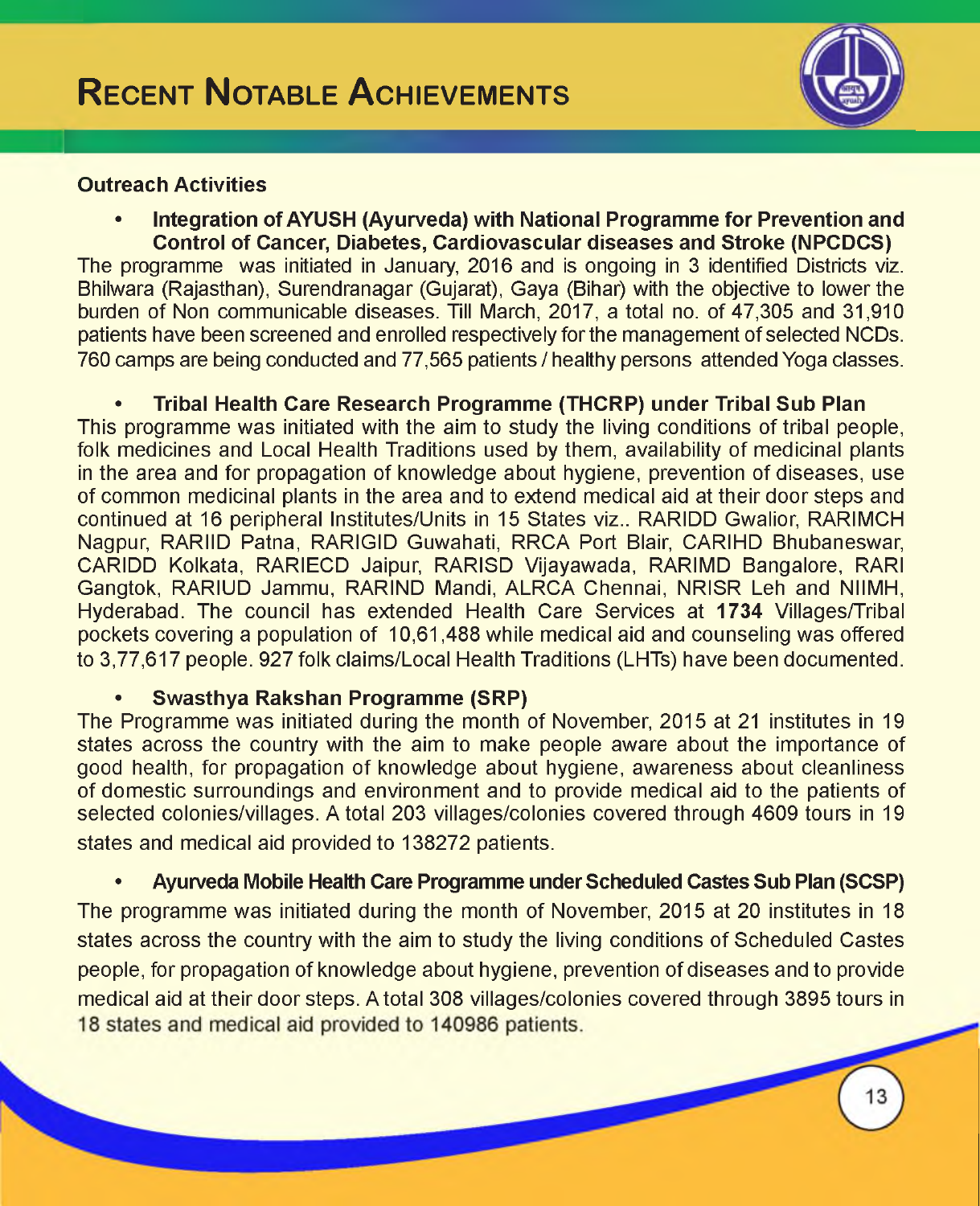### **RECENT PUBLICATIONS OF RESEARCH OUTCOME**



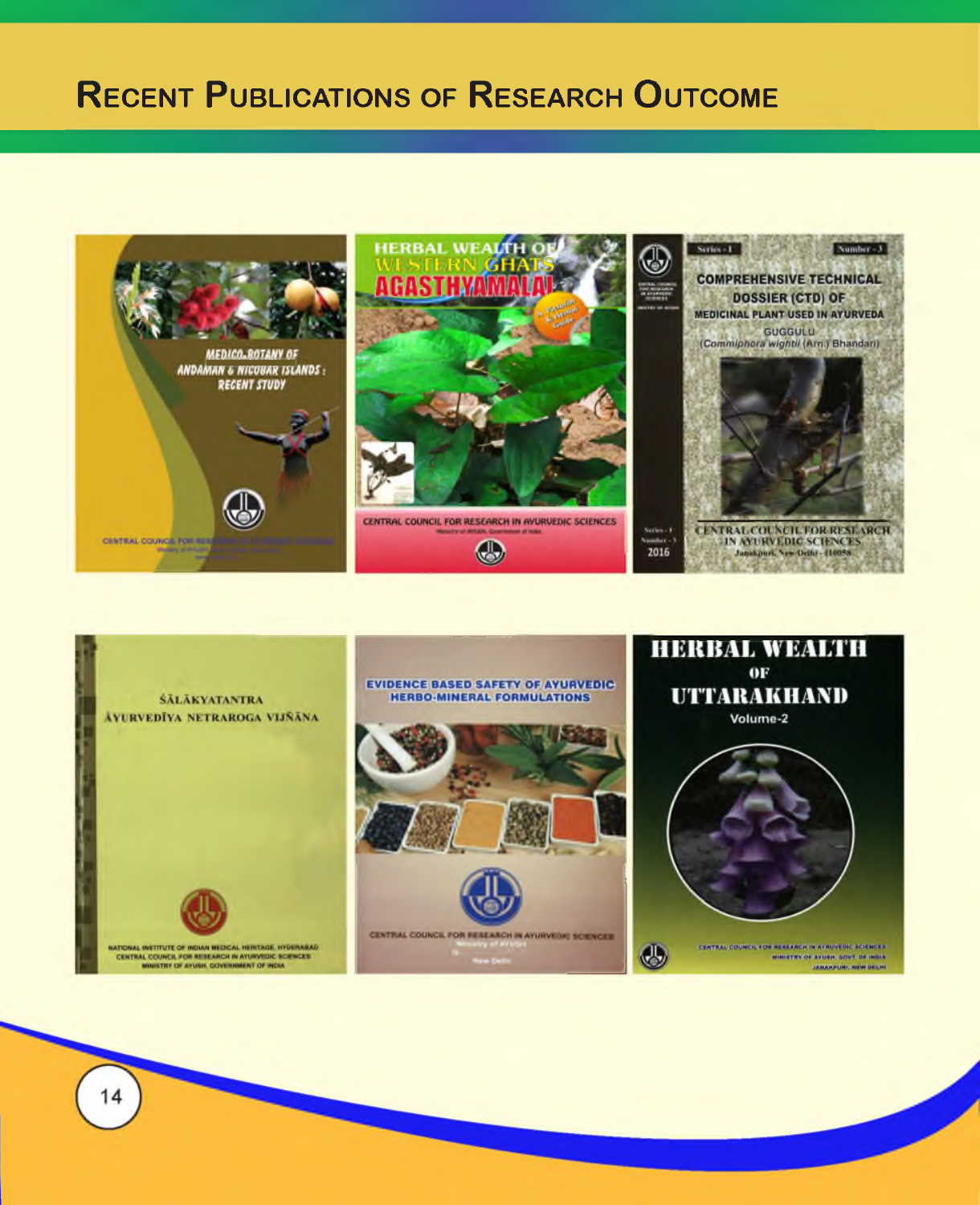

#### **Publication of Research Outcome**

- 9 books viz. Comprehensive Technical Dossier of Ayurvedic Medicinal Plants, Guggulu (Commiphora wightii) Series 1 No. 3 and Akshoda (Juglans regia) Series 1 No. 4, Herbal Wealth of Western Ghats - Agasthyamalai, Evidence Based Safety of Ayurvedic Medicines, Exploration of Veterinary Practices in Ayurveda, Drug Development for Select Diseases – Evidence Based Approach, History and accounts of literature written in Unani Medicine from 9th to 12th Century, Shalakya Tantra - Ayurvediya Netra Roga Vigyan and Medico-botany of Andaman & Nicobar islands - A recent study are published based on the research outcome & review.
- The Council has published its routine periodicals Viz. Journal of Research in Ayurvedic Sciences; Journal of Drug Research in Ayurvedic Sciences. From the first issue of 2017 both the Journals are being published online.
- Digitized rare manuscripts and herbarium.

#### **IPR & Commercialization**

- Filed 3 Patents.
- Commercialized 3 Products namely AYUSH-64, AYUSH-82, AYUSH SG developed by CCRAS through National Research Development Corporation (NRDC), New Delhi to different Pharmaceutical companies.

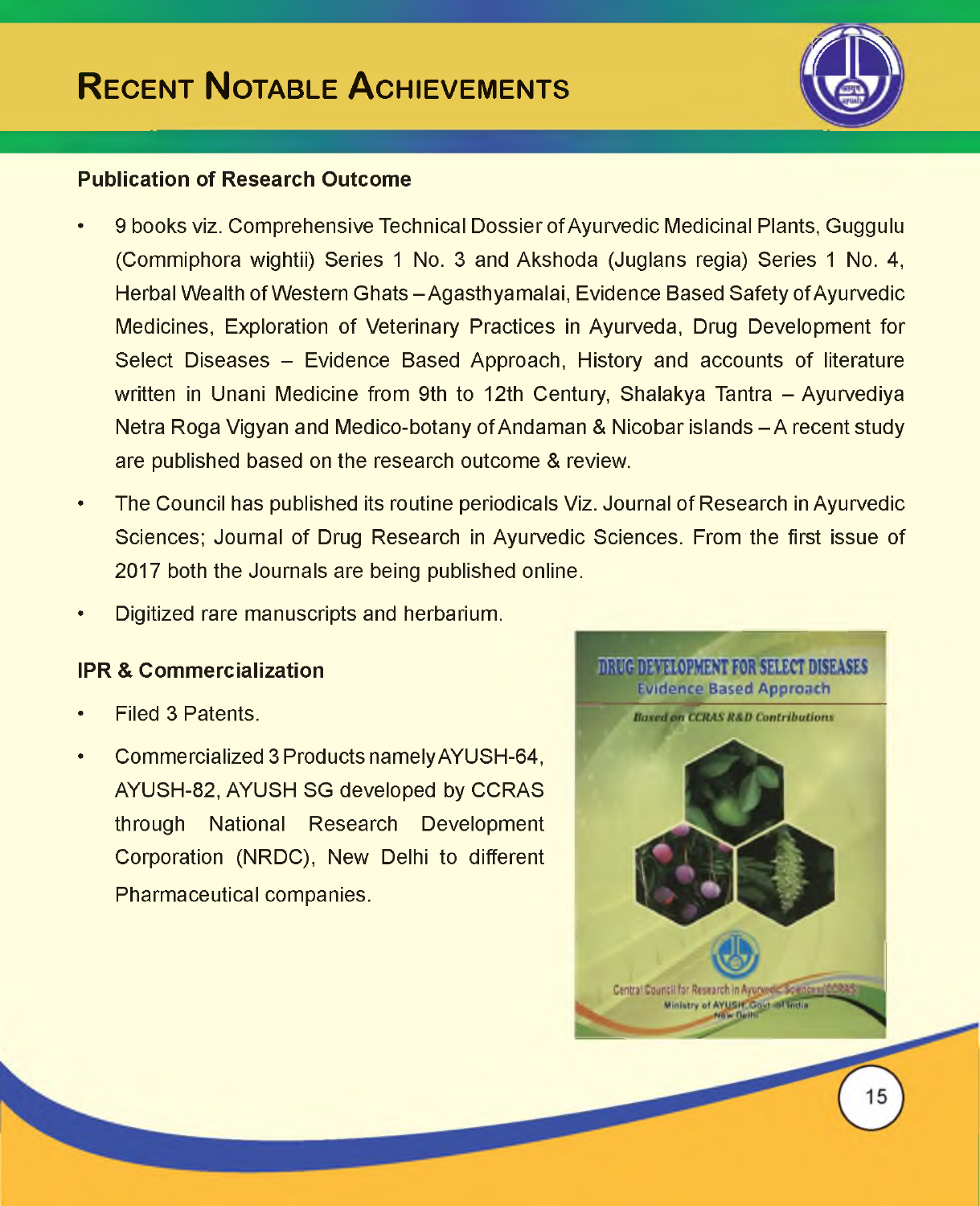### **CCRAS - WEB PORTALS**

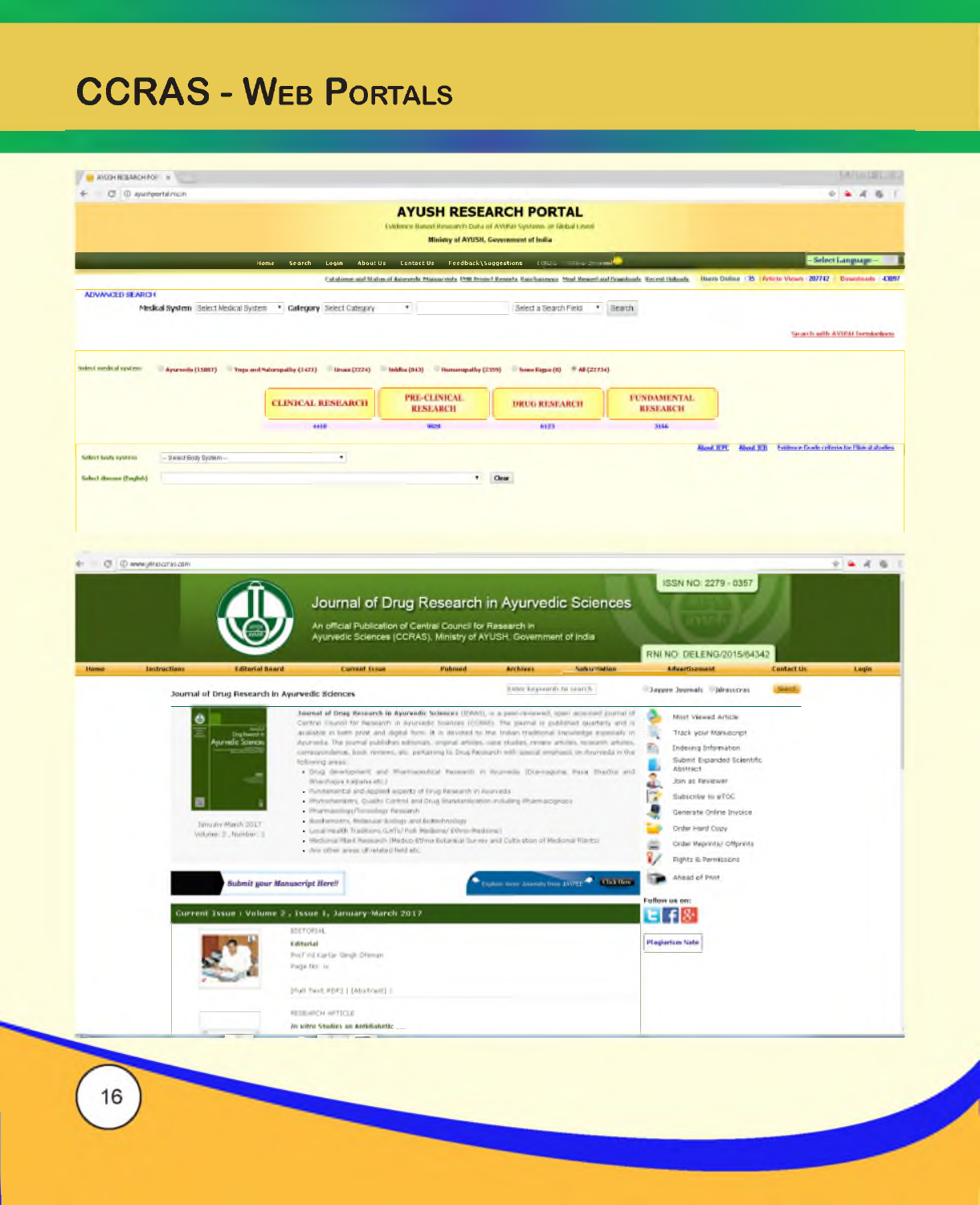

### **AYUSH Research Portal**

- [\(www.ayushportal.nic.in](http://www.ayushportal.nic.in)) A web based portal for Research publications of Ayurveda, Yoga & Naturopathy, Unani, Siddha, Homoeopathy are successfully continued and the information being updated periodically.
- So far 23012 scientific publications are uploaded with an addition of about 2000 papers recently.

#### **Launching of New Online Journal of Drug Research in Ayurvedic Sciences (JDRAS)**

It is a peer-reviewed, open accessed journal of Central Council for Research in Ayurvedic Sciences (CCRAS). The journal is published quarterly and is available in both print and digital form. It is devoted to the Indian traditional knowledge especially in Ayurveda. The journal publishes editorials, original articles, case studies, review articles, research articles, correspondence, book reviews, etc. pertaining to Drug Research with special emphasis on Ayurveda in the following areas:

- Drug development and Pharmaceutical Research in Ayurveda (Dravyaguna, Rasa Shastra and Bhaishajya Kalpana etc.)
- Fundamental and Applied aspects of Drug Research in Ayurveda
- Phytochemistry, Quality Control and Drug Standardization including Pharmacognosy
- Pharmacology/Toxicology Research
- Biochemistry, Molecular Biology and Biotechnology
- Local Health Traditions (LHTs/ Folk Medicine/ Ethno-Medicine)
- Medicinal Plant Research (Medico-Ethno Botanical Survey and Cultivation of Medicinal Plants)
- Any other areas of related field etc.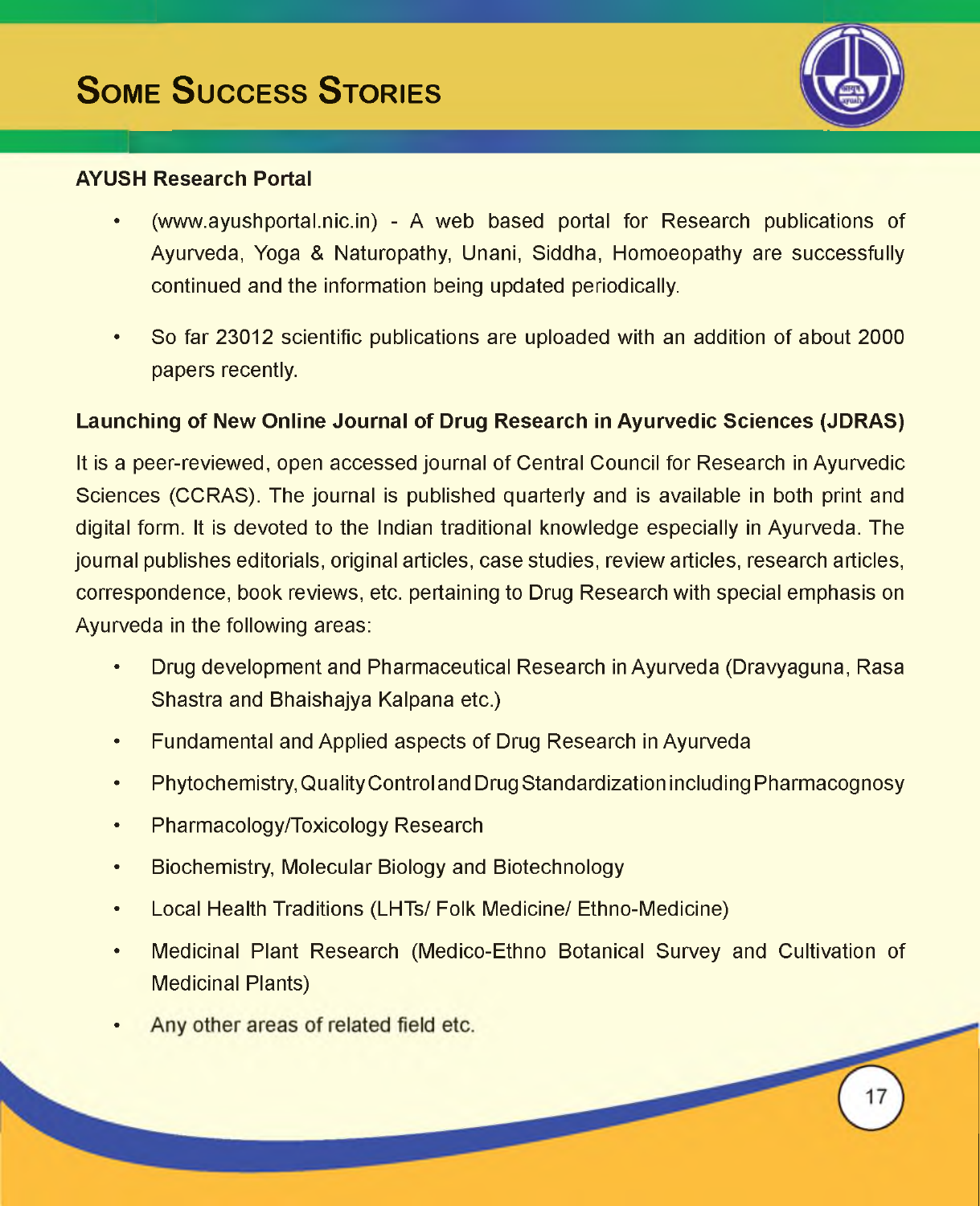## **CCRAS - WEB PORTALS**





18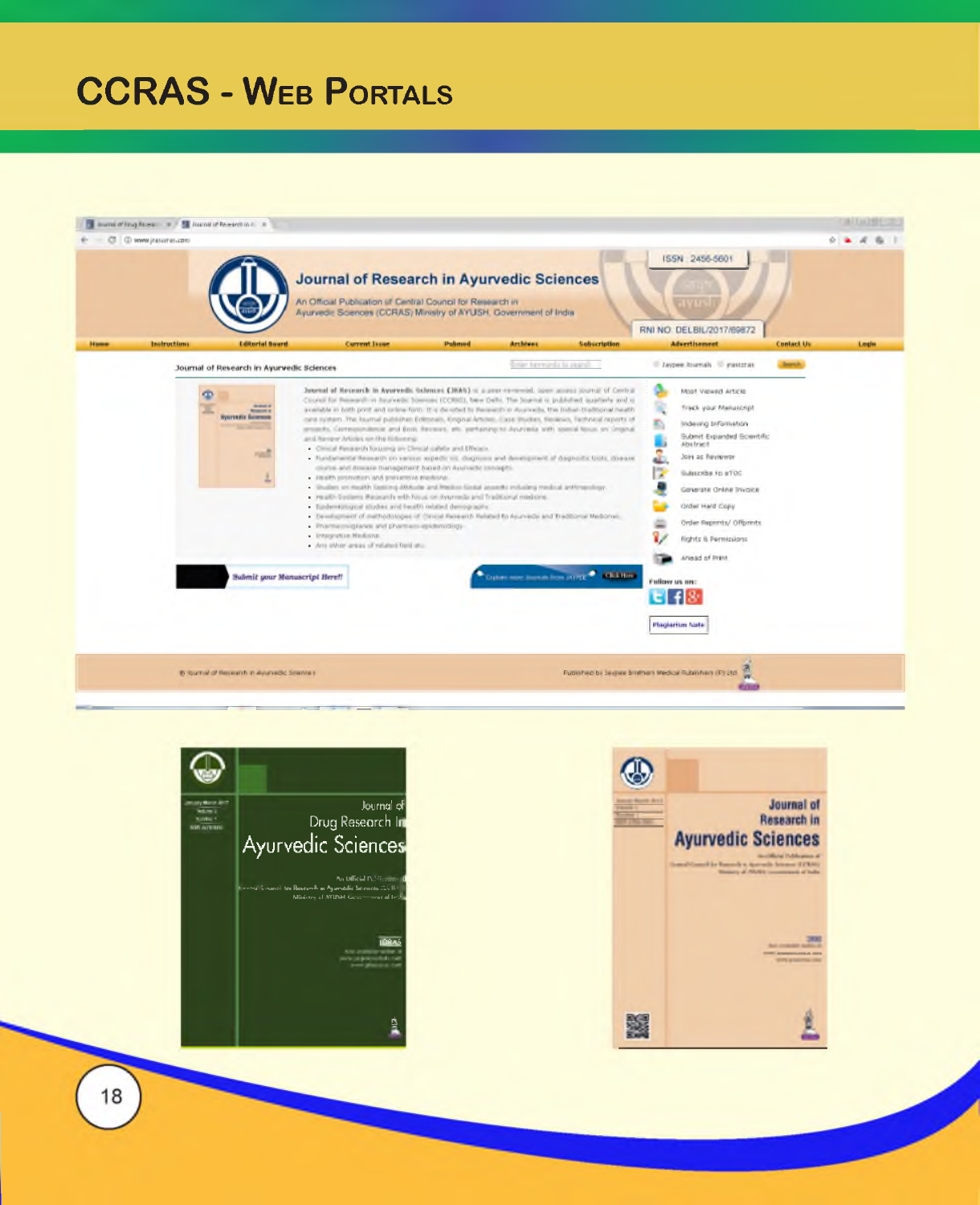

#### **Launching of New Online Journal of Research in Ayurvedic Sciences (JRAS)**

It is a peer-reviewed, open access journal of Central Council for Research in Ayurvedic Sciences (CCRAS), New Delhi. The Journal is published quarterly and is available in both print and online form. It is devoted to Research in Ayurveda, the Indian traditional health care system. The Journal publishes Editorials, Original Articles, Case Studies, Reviews, Technical reports of projects, Correspondence and Book Reviews, etc. pertaining to Ayurveda with special focus on Original and Review Articles on the following:

- Clinical Research focusing on Clinical safety and Efficacy.
- Fundamental Research on various aspects Viz. diagnosis and development of diagnostic tools, disease course and disease management based on Ayurvedic concepts.
- Health promotion and preventive medicine.
- Studies on Health Seeking Attitude and Medico-Social aspects including medical anthropology.
- Health Systems Research with focus on Ayurveda and Traditional medicine.
- Epidemiological studies and health related demography.
- Development of methodologies of Clinical Research Related to Ayurveda and Traditional Medicines.
- Pharmacovigilance and pharmaco-epidemiology.
- Integrative Medicine.
- Any other areas of related field etc.

#### **Launching of CCRAS-AYUSH Award Scheme**

AYUSH Award scheme was introduced during year 2016-17 for four different categories namely Best Research Paper Award (Drug Research), Young Scientist Award (Clinical, Literary & Drug Research), Life Time Achievement Award (Best Academician & Best Researcher) and Best Teacher Award (Clinical Teaching) for encouragement of CCRAS scientists and other Ayurveda fraternity. The scheme was approved by Ministry of AYUSH.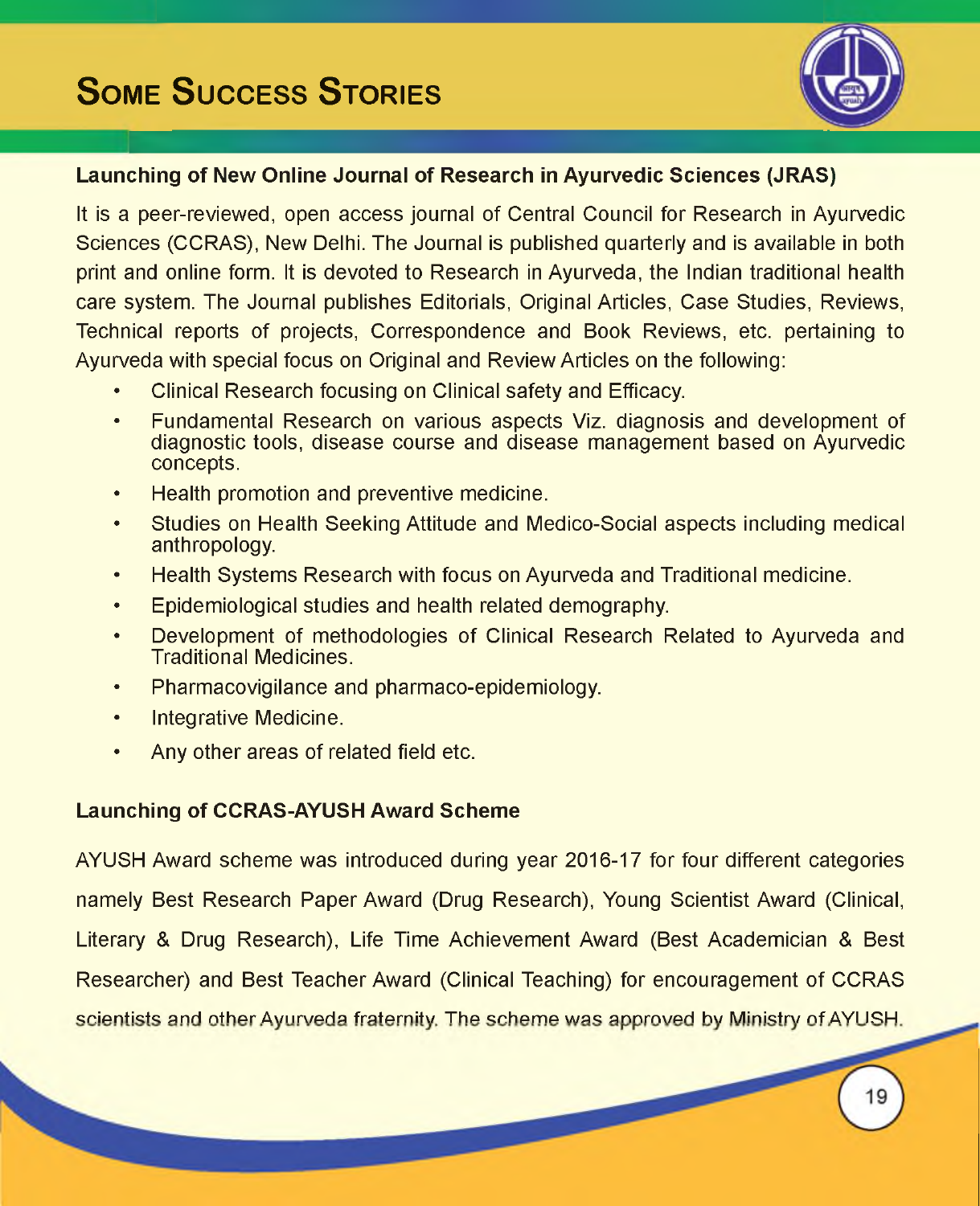

Launching of New Dynamic website of CCRAS and Online JDRAS by Shri P. N. Ranjit Kumar, Joint Secretary, Ministry of AYUSH, Government of India, New Delhi.

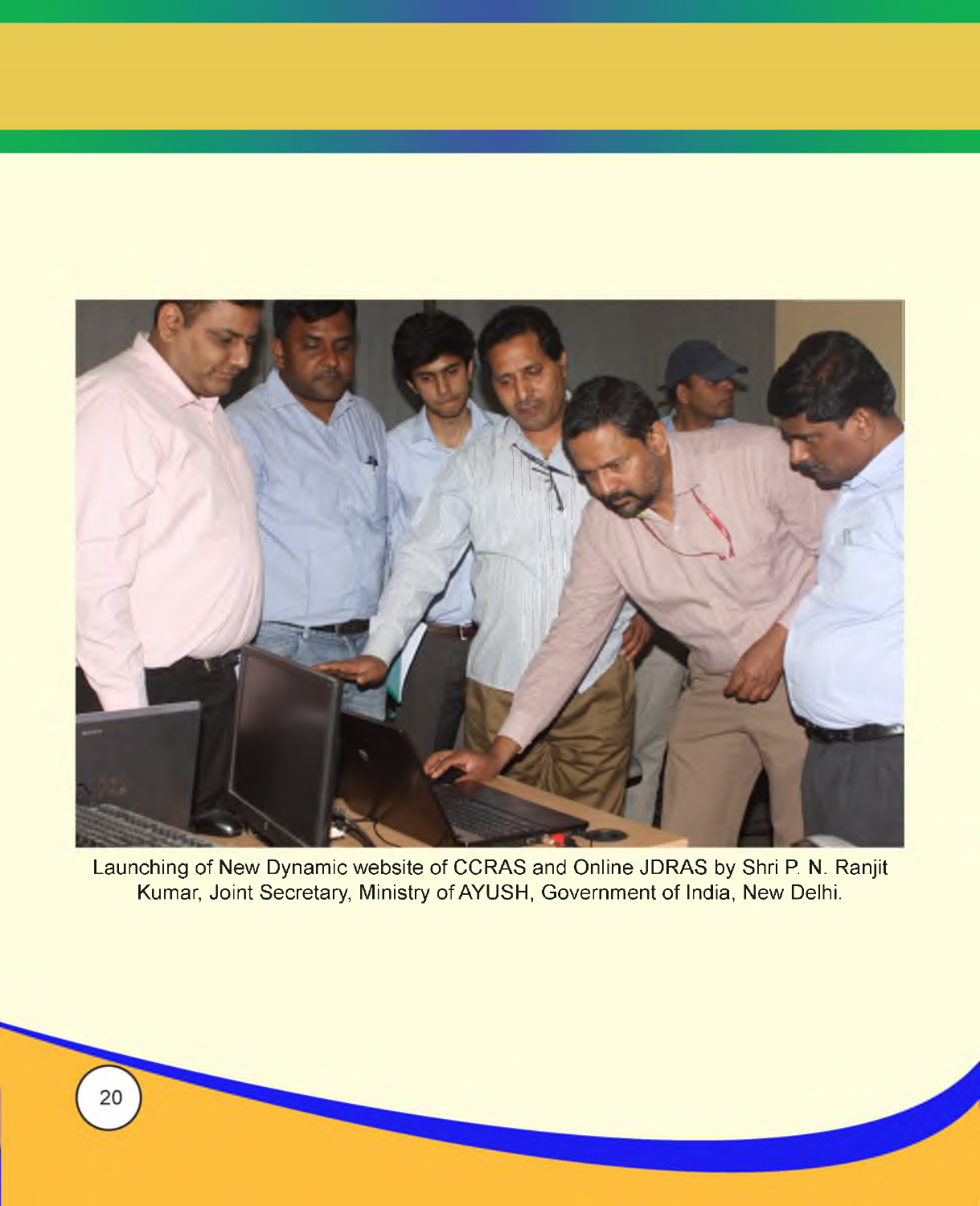## **SOME SUCCESS STORIES**



21

Seven Awardees were presented with certificate, cash prize & plaque on the occasion of 1st National Ayurveda Day celebrated on Dhanvantri Jayanti during the National Seminar on Prevention and Control of Diabetes through Ayurveda held on 28th October 2016 at Mavlankar Auditorium, Constitutional Club of India, Rafi Marg, New Delhi. One CCRAS Scientist received Young Scientist Award (Literary Research) on this occasion.

### **Launching of Ph.D. Fellowship Scheme**

CCRAS initiated Ph.D. Fellowship Programme to encourage research in AYUSH systems and to further enhance research opportunities for meritorious AYUSH Scholars. The AYUSH-National Eligibility Test for Ph.D. Programme, Computer based online Examination was successfully conducted on 08/01/2017 at 5 cities namely Delhi-NCR, Chennai, Mumbai, Kolkata and Guwahati. 45 candidates qualified the AYUSH-NET in Ayurveda, Yoga & Naturopathy, Unani and Homoeopathy Streams. AYUSH-NET Qualifying Certificate was issued to all qualified candidates for getting themselves registered in CCRAS Institutes or Ayurveda Institutes/ Universities (conducting Ph.D. Programme) of their choice. The validity of the certificate is 2 years.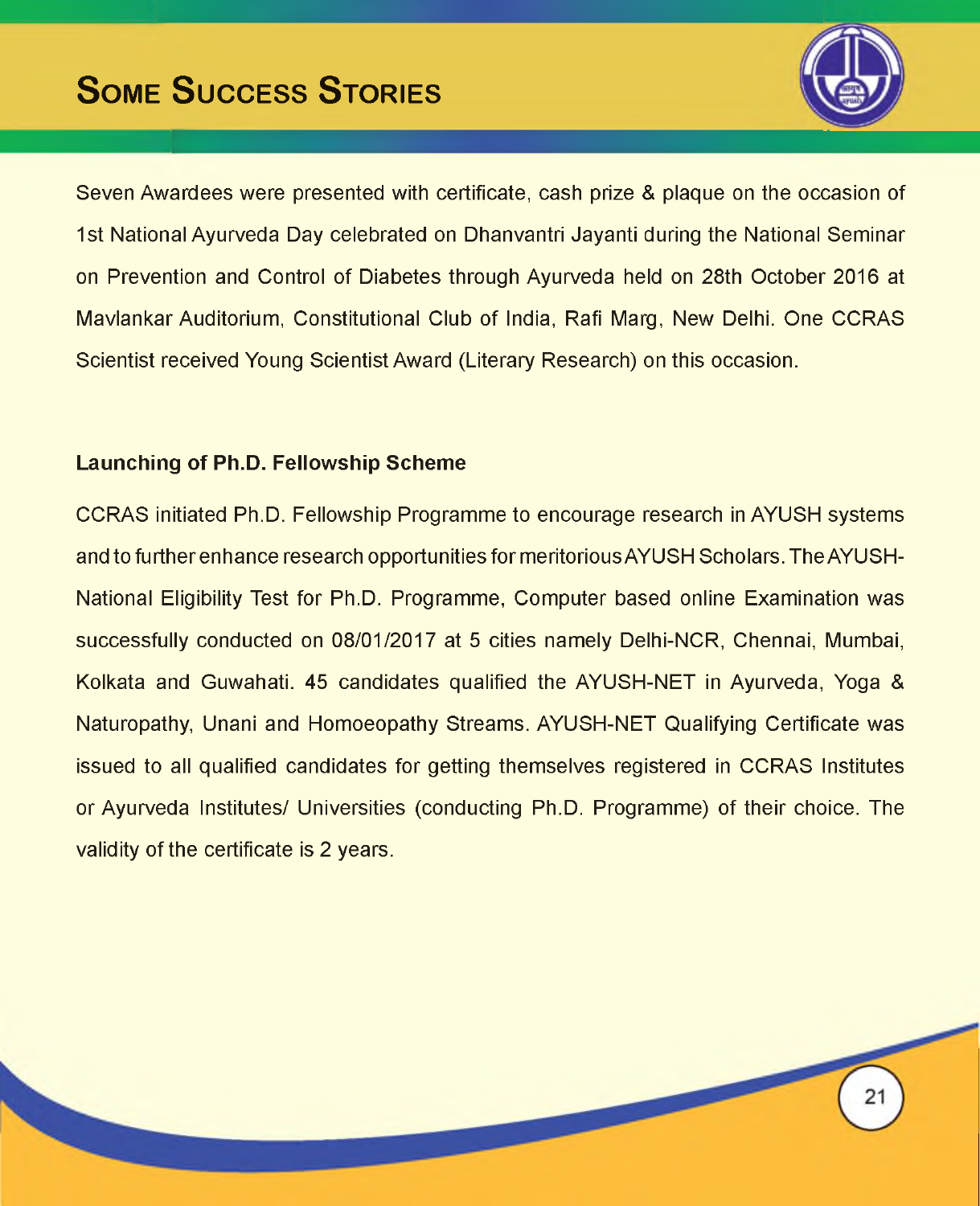# **MEMORANDUM OF UNDERSTANDING (MoUS)**



■ ■

Memorandum of Understanding signed between CCRAS and University of Latvia, Directorate of the Centre of Complementary Medicine, Latvia.

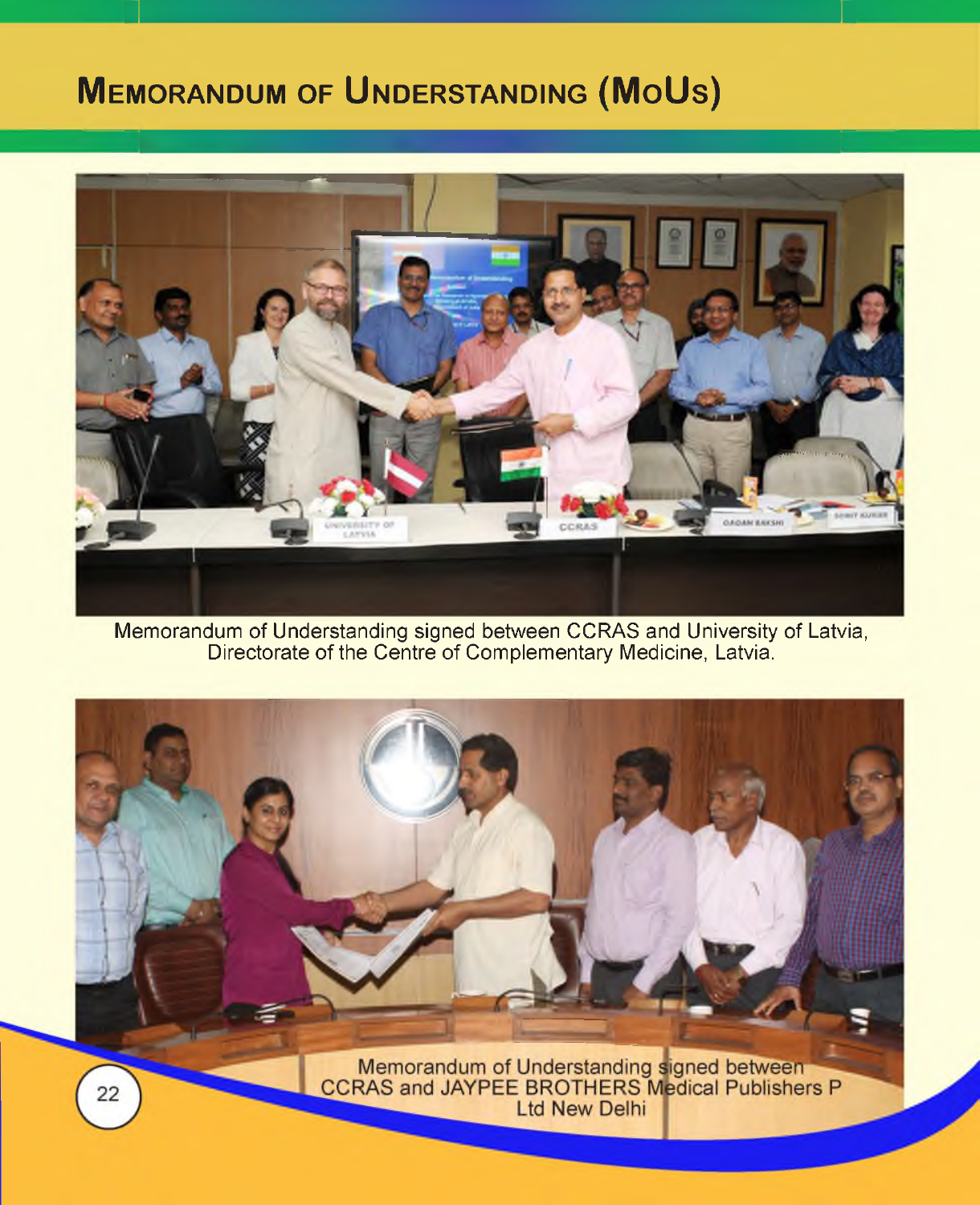

# Important Memorandum of Understanding (MoUs) Signed

### **INTERNATIONAL**

- UNIVERSITY OF DEBRECEN, HUNGARY
- NCNPR, MISSISSIPPI, USA.
- UNIVERSITY OF LATVIA, DIRECTORATE OF THE CENTRE OF COMPLEMENTARY MEDICINE, LATVIA.
- UNIVERSITY OF ALBERTA, EDMONTON, CANADA
- THE MEDICAL RESEARCH INFRASTRUCTURE AND HEALTH SERVICES, FUND OF THE TEL AVIV SOURASKY MEDICAL CENTER (TASMC), ISRAEL.

### **NATIONAL**

- INDIAN COUNCIL OF MEDICAL RESEARCH (ICMR), NEW DELHI.
- NATIONAL RESEARCH DEVELOPMENT CORPORATION NEW DELHI.
- DABUR INDIA LTD, NEW DELHI.
- AKUMS DRUGS & PHARMACEUTICALS LTD., NEW DELHI.
- OUSHADHI, THE PHARMACEUTICAL CORPORATION (IM) KERALA LIMITED.
- BUNDELKHAND UNIVERSITY, JHANSI, UTTAR PRADESH.
- INDIAN COUNCIL OF FORESTRY RESEARCH & EDUCATION (ICFRE).
- NAGALAND UNIVERSITY.
- JIWAJI UNIVERSITY, GWALIOR, MADHYA PRADESH.
- GADVASU LUDHIANA.
- JAYPEE BROTHERS MEDICAL PUBLISHERS P LTD NEW DELHI.
- NATIONAL CANCER INSTITUTE INDIA AIIMS.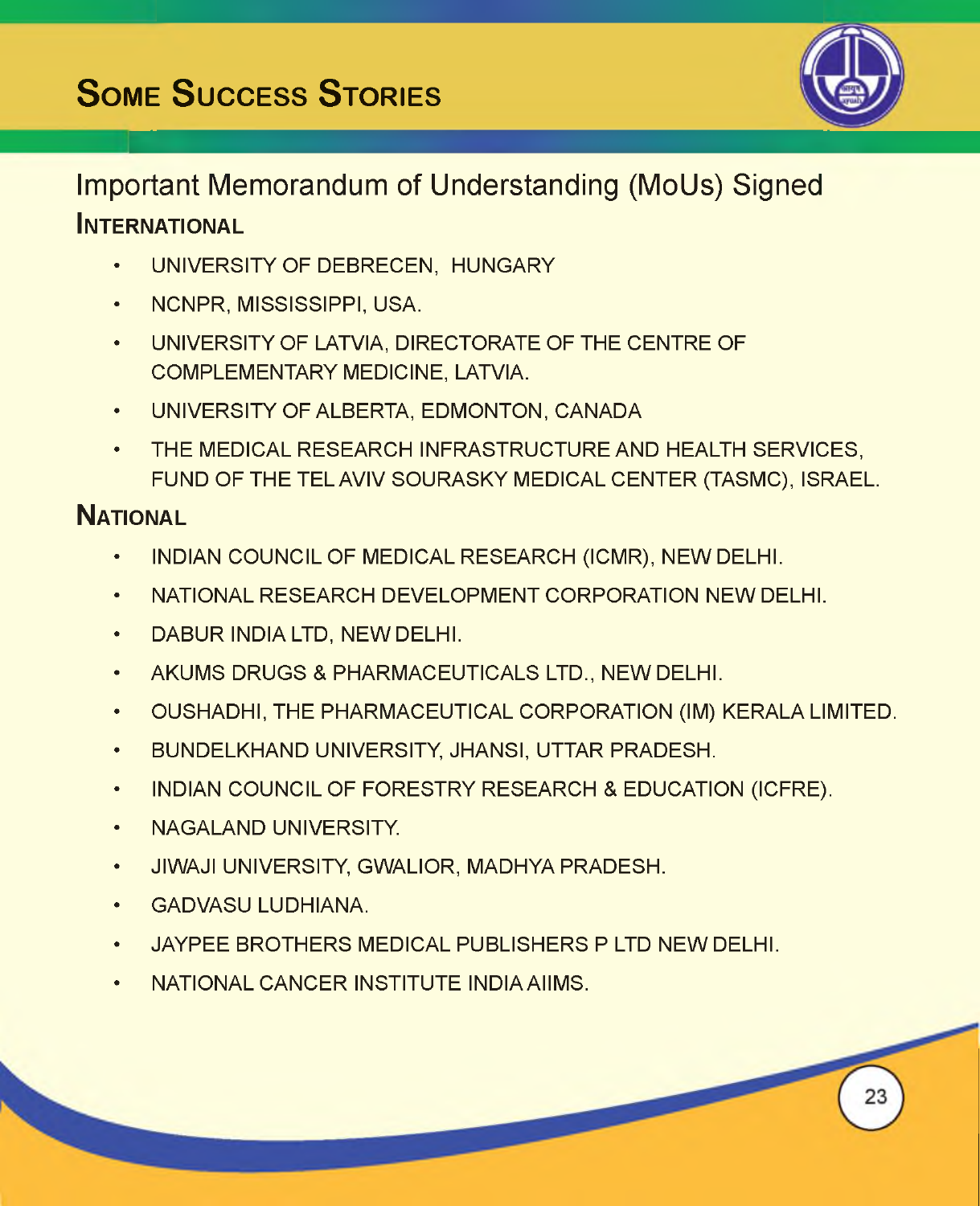### **VISION DOCUMENT**

#### **Background**

- The Sustainable Development Goals (SDGs), officially known as Transforming our world: the 2030 Agenda for Sustainable Development are an intergovernmental set of aspiration Goals with
- 169 targets. The Goals are contained in paragraph 54 United Nations Resolution A/ RES/70/1 of 25 September 2015.
- Considering the strength of Ayurveda, current unmet medical needs, the council has proposed the following strategy of R&D with focussed research outcomes in next 15 years focussing on development of investigational new drugs based on leads from classical Ayurvedic for diseases of national importance besides Systematic validation of classical formulations and therapies.

### **7 years strategy from 2017-18 to 2023-24**

7 years strategy from 2017-18 to 2023-24 (long term vision) (A 7 years strategy from 2017 18 to 2023-24 to convert the long term vision into implementable policy and action as a part of the National Development Agenda with a midterm review after 3 years i.e. the year ending March 2020.)

### **Research plan (for 7 years)**

- Development and validation of Ayurvedic drugs and regimen for inclusion in the important National programme viz.
- Development of add-on/ adjutant therapies for Multi Drugs Resistant (MDR), Tuberculosis for improvement of quality of life and introducing in National Tuberculosis Control Programme.
- Evidence based Ayurvedic intervention for improvement of vision and prevention of blindness for inclusion in the National Programme for Prevention and Control of Blindness for disease such as Glaucoma, Retinal disorders, Neuro ophthalmic conditions.
- Integration of Ayurveda in National Reproductive and Child Health Programme bydeveloping evidence based Ayurvedic interventions for Ante Natal, Post Natal and Child Health Care.-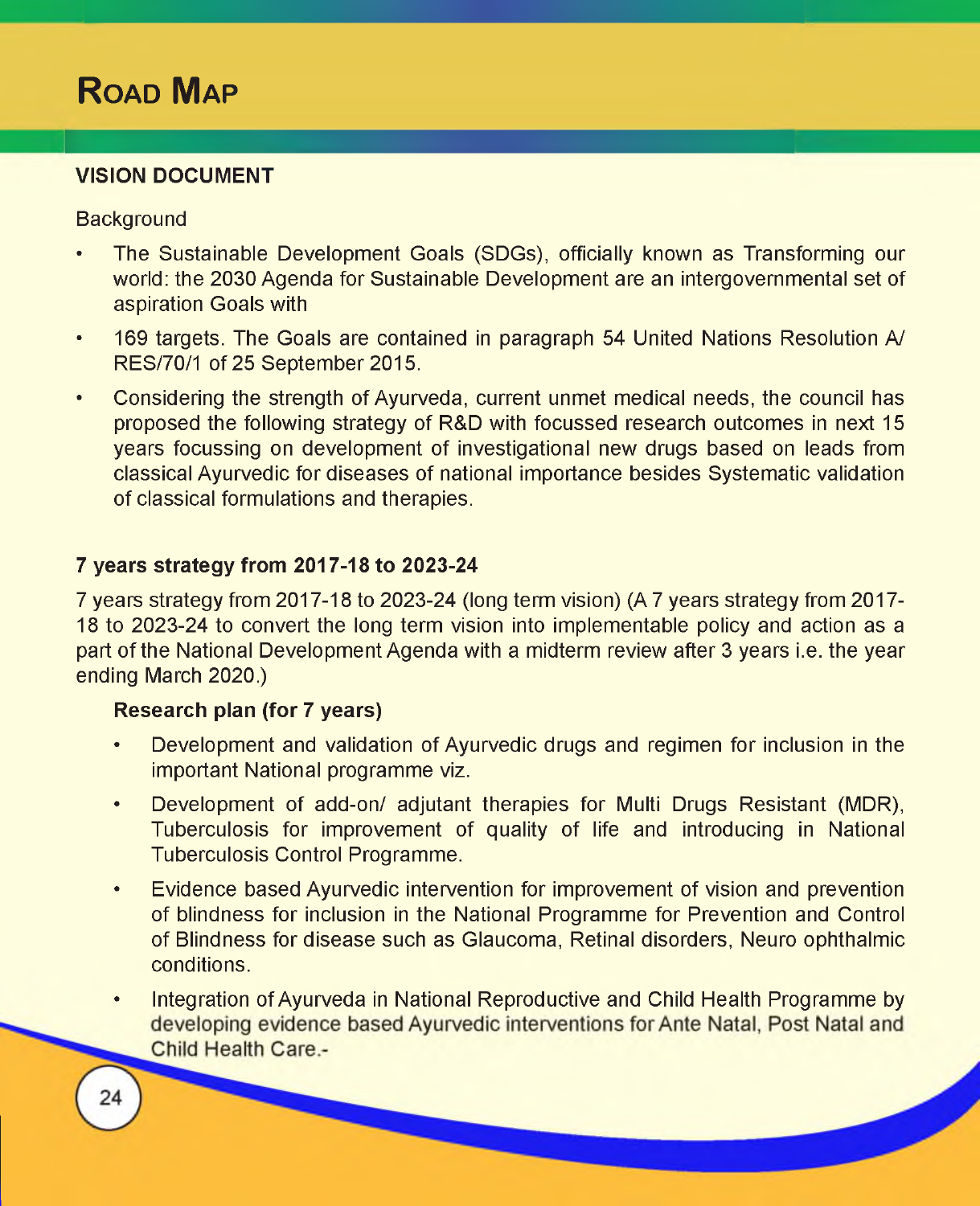## **Road Map**



- Development of Ayurvedic interventions for improvement in quality of life in different types of cancers.
- General of evidence on Ayurvedic interventions and drugs as add-on/ adjutant therapies in HIV/ AIDS for inclusion in National AIDS control programme.
- Evidence based Ayurvedic drugs for National Control Programme for Vector borne /Infection diseases like Filariasis, Dengue and Malaria etc. which are challenging needs of the country.
- Development of products for chronic refractory Non communicable diseases and life style disorders where conventional system of medicine has limited role in management.viz. Diabetes mellitus , Hypertension, Osteoarthritis, Rheumatoid Arthritis, preventive cardiology, Skin diseases, allergic disorder, Hepato Billiary disorders, Mental health and Metabolic disorders.
- Development of drugs and products for improvement of memory and cognitive function and other psychiatric diseases such as Anxiety neurosis, dementia etc.
- Development of drugs and products for improvement of nutritional disorder like Anaemia
- Generation of scientific evidence on safety and toxicity of selected Ayurveda herbal and herbo- mineral drugs.

#### **3 years Action document for 2017-18 to 2019-20**

3 years Action document for 2017-18 to 2019-20 (A 3 years Action document for 2017 18 to 2019-20 aligned to the predictability of financial resources during the 14th Finance commission Award period. This is also to help translate into action the goals of the government to be achieved by 2019.)

#### **Research plan (for 3 years)**

- Development of the Directives addressing different research needs viz. i. Drug development (addressing issues of quality, shelf life, safety issues and other requirements), ii. Safety evaluation (pre-clinical) and iii. Clinical research for AYUSH interventions.
- Validation of Fundamental principles of Ayurveda including Ayurveda biology such as
	- 1. Standardization and validation of Panchakarma procedures includingphysiological/metabolic changes due to Panchakarma.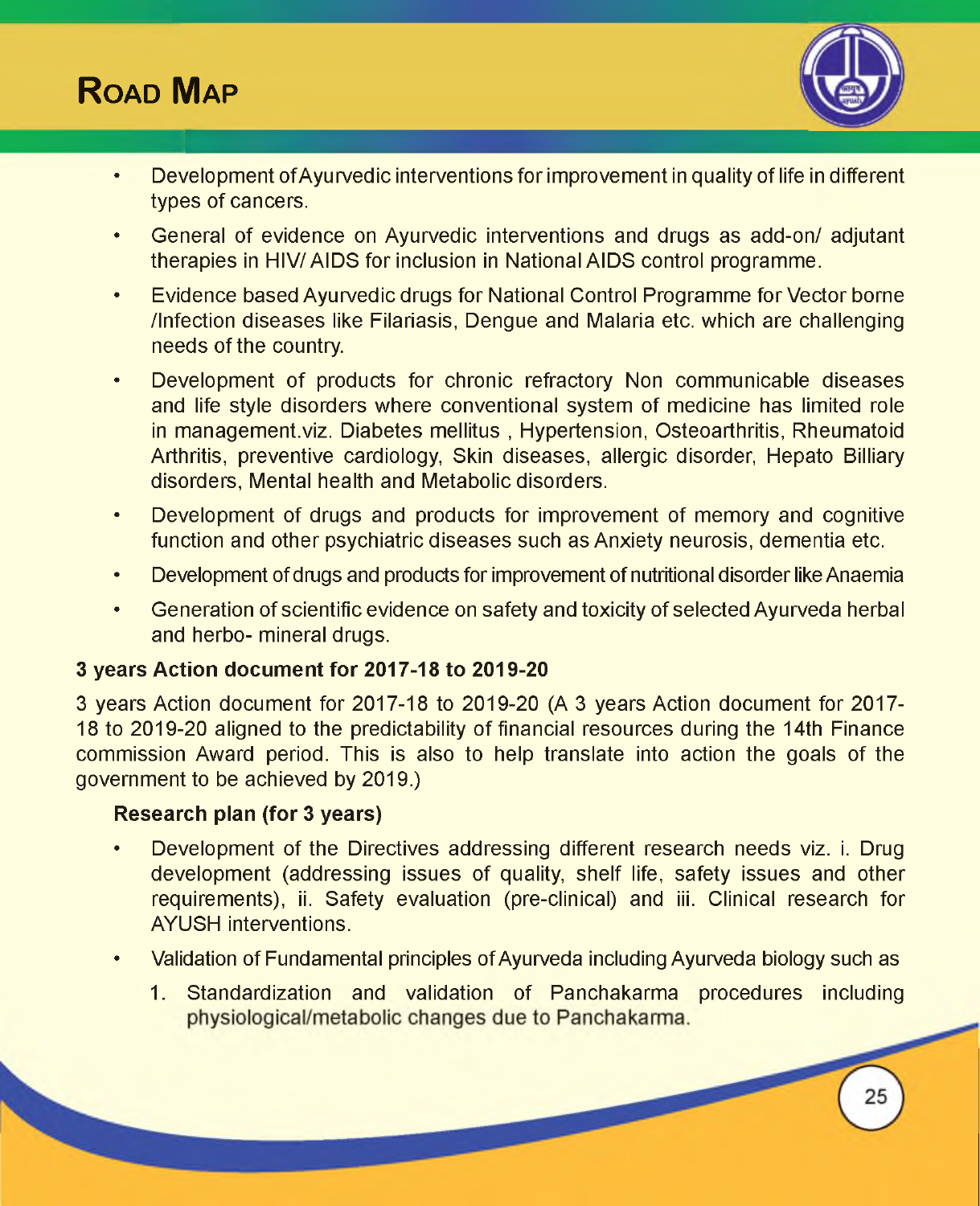### **Road Map**

- 2. Panchakarma and microbiome
- 3. Biology of gunas in health and disease
- 4. Understanding of shat-kriyakala
- 5. Scientific rationale of swasthavrita
- 6. Understanding Rasa, Guna, Virya and Vipaka with reference to action of Ayurvedic drugs
- 7. Development of wellness index and quality o f life instruments based on Ayurveda
- 8. Ayurvedic intervention for medicine and public health etc in a phased manner.
- Development of Standard Ayurvedic terminologies and its publication in different volume in a phased manner.
- Short term Projects on Occupational Health such as respiratory disorders, Computer vision syndrome, Generalized Anxiety Disorder/Stress etc.
- Development of Modules on Behavioural Change Communication focusing on Ayurveda based life style interventions for prevention, health promotion and disease management and mechanism for effective implementation of Ayurveda based behavioral interventions in association with clinical psychologists in CCRAS institutes.
- Development of comprehensive, pragmatic, adaptable an Ayurvedic user's friendly format for clinical diagnosis and clinical examination for utilization among health care professionals and its validation.
- 1CMR collaboration: Collaborative research with ICMR based on available leads with council viz. AYUSH 82 for diabetes, Sunthi Guggulu for Rheumatoid Arthritis identifying the gaps besides validation of Ayurvedic. Coded drug in the management of Dengue, fatty liver degeneration and hepato protection as add on to Anti tubercular Therapy (ATT).
- Development and validation of Clinical Decision Support Systems and HIMS and e-management.
- Development and commercialization of coded Ayurvedic drug AYUSH-QOL-2C for ٠ improvement of quality of life of cancer patients.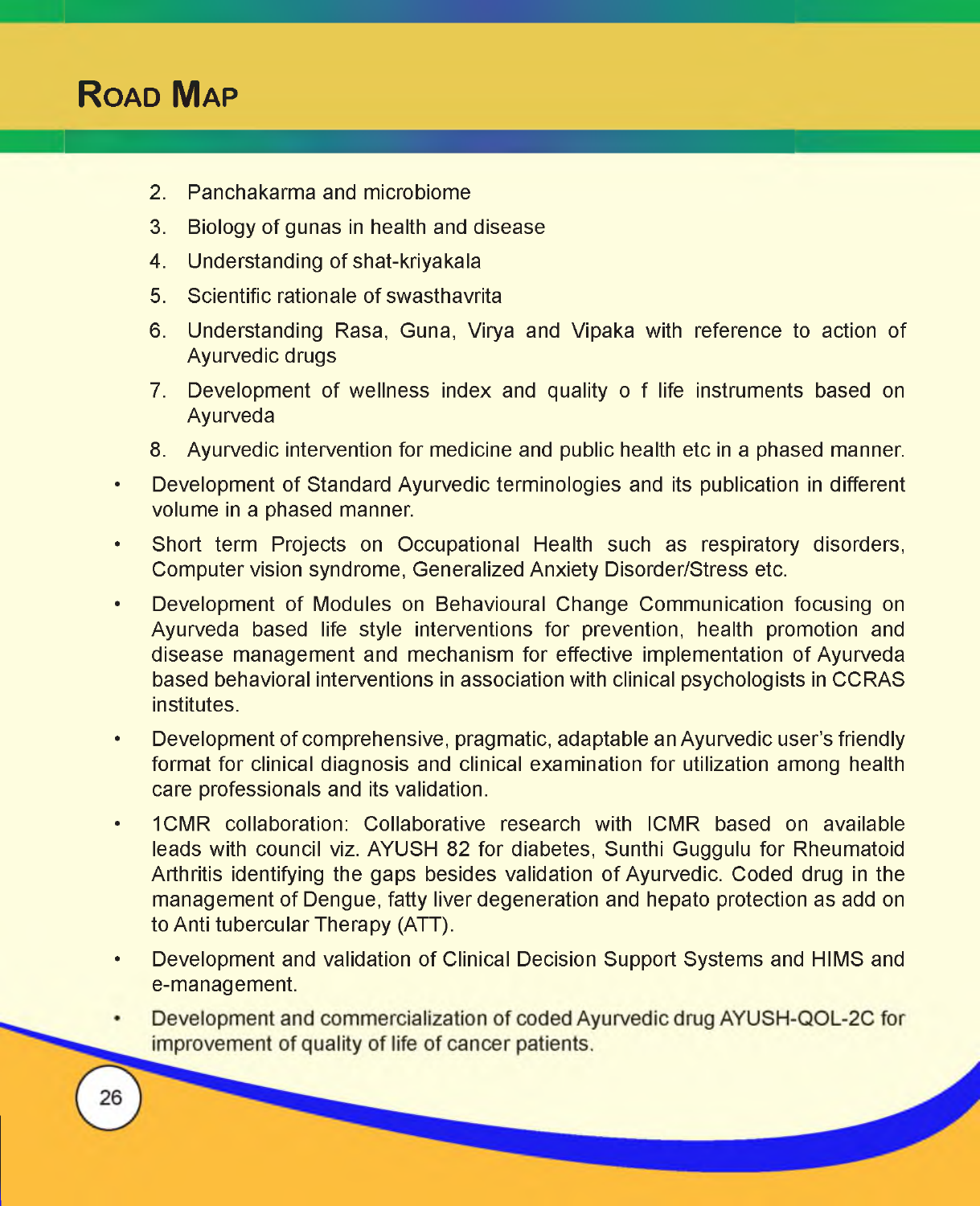## **Road Map**



- Validation and value addition to standalone Ayurveda interventions (Carctol-S) for management of certain cancer such as cervical and ovarian cancer through collaborative research.
- Validation, product development and commercialization of Ayurvedic coded drug of Cl oil for wound healing and eczema.
- Product development and commercialization of coded Ayurvedic drug AYUSH PJ-7 for management of Dengue.
- Development of dosage form for Hepato-protective agents (with focus on add-on/ adjuvant therapy to anti tubercular drugs) from Ayurvedic leads- Phaltrikadi Kwatha
- Clinical validation and product standardization of Gomutra Haritaki for the management of fatty liver degeneration.
- Development and commercialization of coded Ayurvedic drug AYUSH-D for Diabetes mellitus.
- Clinical safety and efficacy studies of classical Ayurveda drugs for chronic and refractory diseases Rheumatoid Arthritis, Osteoarthritis, Hypertension, Gout, Kidney stone, Urolithiasis, PCOS, Bronchial asthma, Chronic bronchitis
- Generation of scientific evidence on safety of 10 Metal/mineral based Ayurvedic formulations at GLP laboratories.
- Dissemination of Research Outcomes of the council through press release, audio visual documentary, AYUSH research journal etc. in a phased manner.
- Establishing linkages with CSIR and identification of areas for Collaborative Research.
- Outreach programmes for extending health care and documentation
	- 1. Tribal Health Care Research Programme (under Tribal Sub Plan) in 14 states.
	- 2. Swasthya Rakshan Programme linked with Swachha Bharat in 19 states.
	- 3. Ayurveda Mobile Health Care Programme under Scheduled Castes Sub Plan in 18 states.
	- 4. Intergration of AYUSH (Ayurveda) NPCDCS Programme.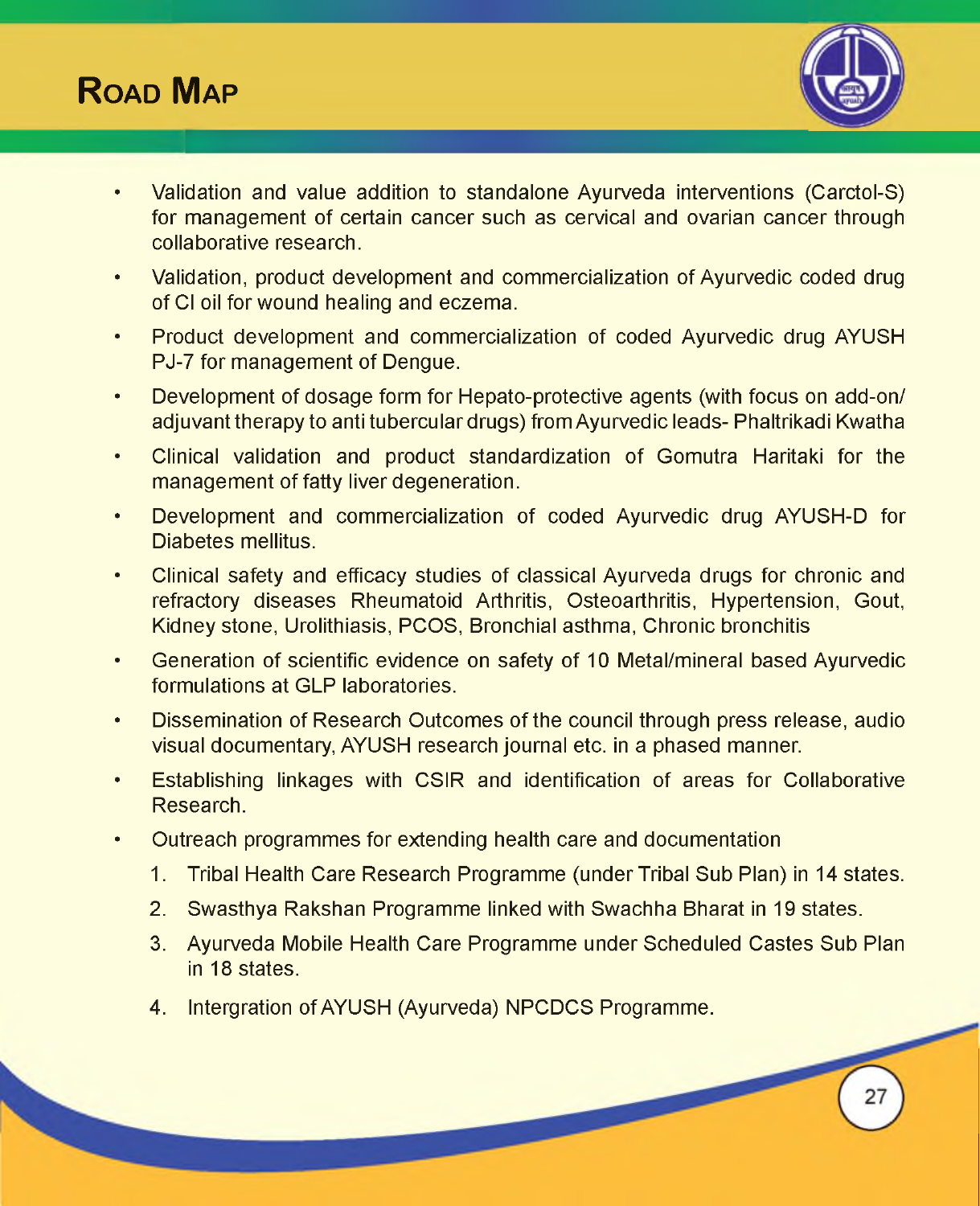### **ACKNOWLEDGEMENT**

The Central Council for Research in Ayurvedic Sciences, Ministry of AYUSH, Government of India, acknowledges with thanks the active participation and technical contribution of following officials and staff in the preparation of this publication.

**Editor:** Dr. N. Srikanth, Deputy Director General, Central Council for Research in Ayurvedic Sciences, New Delhi.

**Contributions:** Dr. Sudesh Gaidhani, Assistant Director (Pharmacology), Dr. Anupam Mangal, Assistant Director (Pharmacognosy), Dr. Ravindra Singh, Assistant Director (Chemistry), Dr. V. K. Shahi, Assistant Director (Ayurveda), Dr. Adarsh Kumar, Assistant Director (Ayurveda), Dr. Rajesh Sannd, Assistant Director (Ayurveda), Dr. S. Singh, Senior Consultant, Dr. Sarada Otta, Research Officer (Ayurveda), Dr. B. S. Sharma, Research Officer (Ayurveda), Dr. Shruti Khanduri, Research Officer (Ayurveda), Dr. Renu Singh, Research Officer (Ayurveda), Dr. V. K. Lavaniya, Research Officer (Ayurveda), Dr. Avinash Jain, Research Officer (Ayurveda) and Dr. Chinmay Rath, Research Officer (Botany).

**Design and Publication:** Dr. N. Srikanth, Deputy Director General, Dr. V. K. Lavaniya, Research Officer (Ayurveda), Dr. Chinmay Rath, Research Officer (Botany) and Md. Haroon Ansari, DEO.

**Editorial Support:** Dr. Radhe Krishan Research Officer (Publication), Dr. Rajesh Kumari, Research Officer (Ayurveda), B. Susmitha, SRF (Botany), Devesh Tewari SRF (P' cognosy) and Ashish Kumar Tripathi, SRF (Botany).

> **Prof. Vd. K. S. Dhiman Director General, CCRAS**

28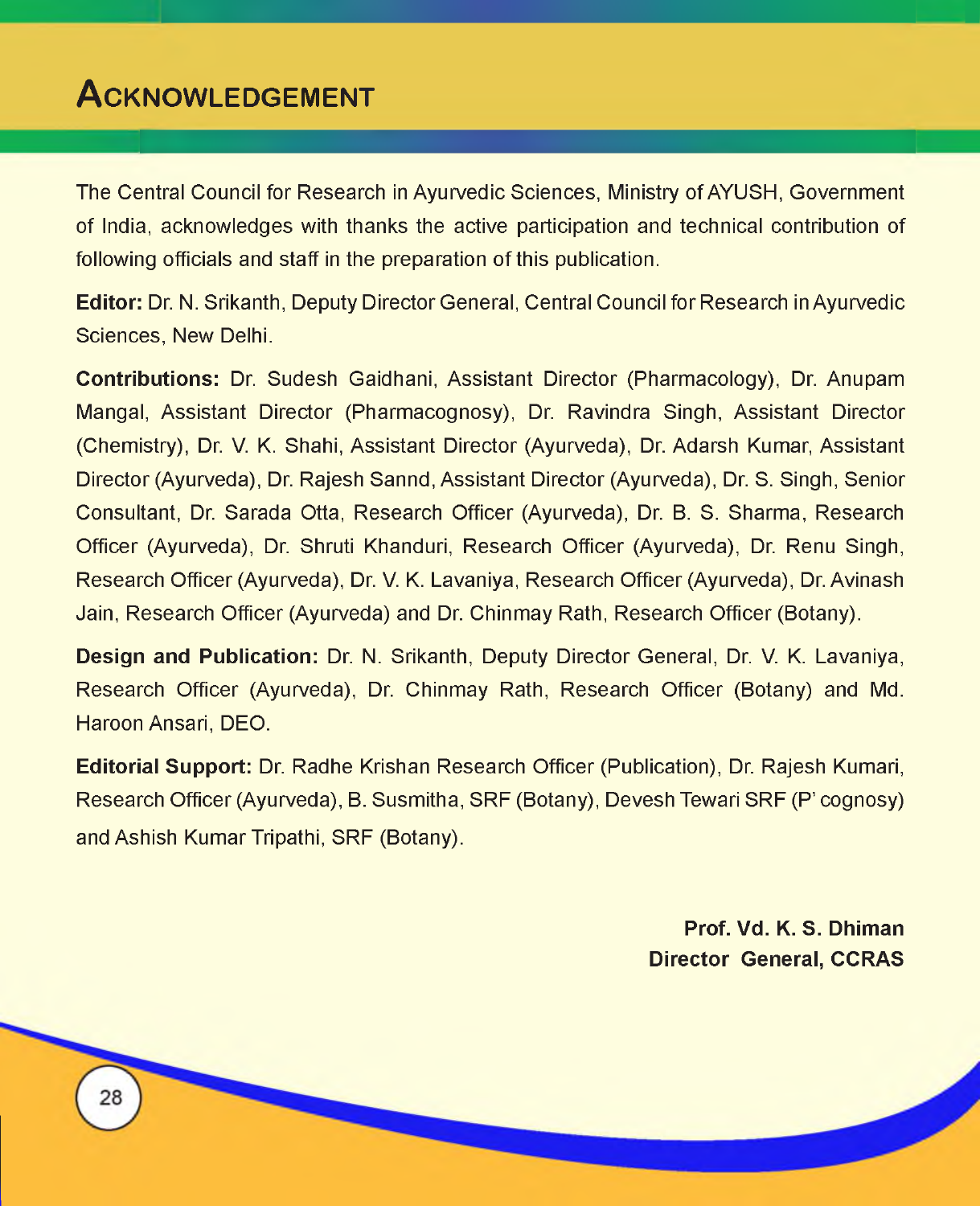